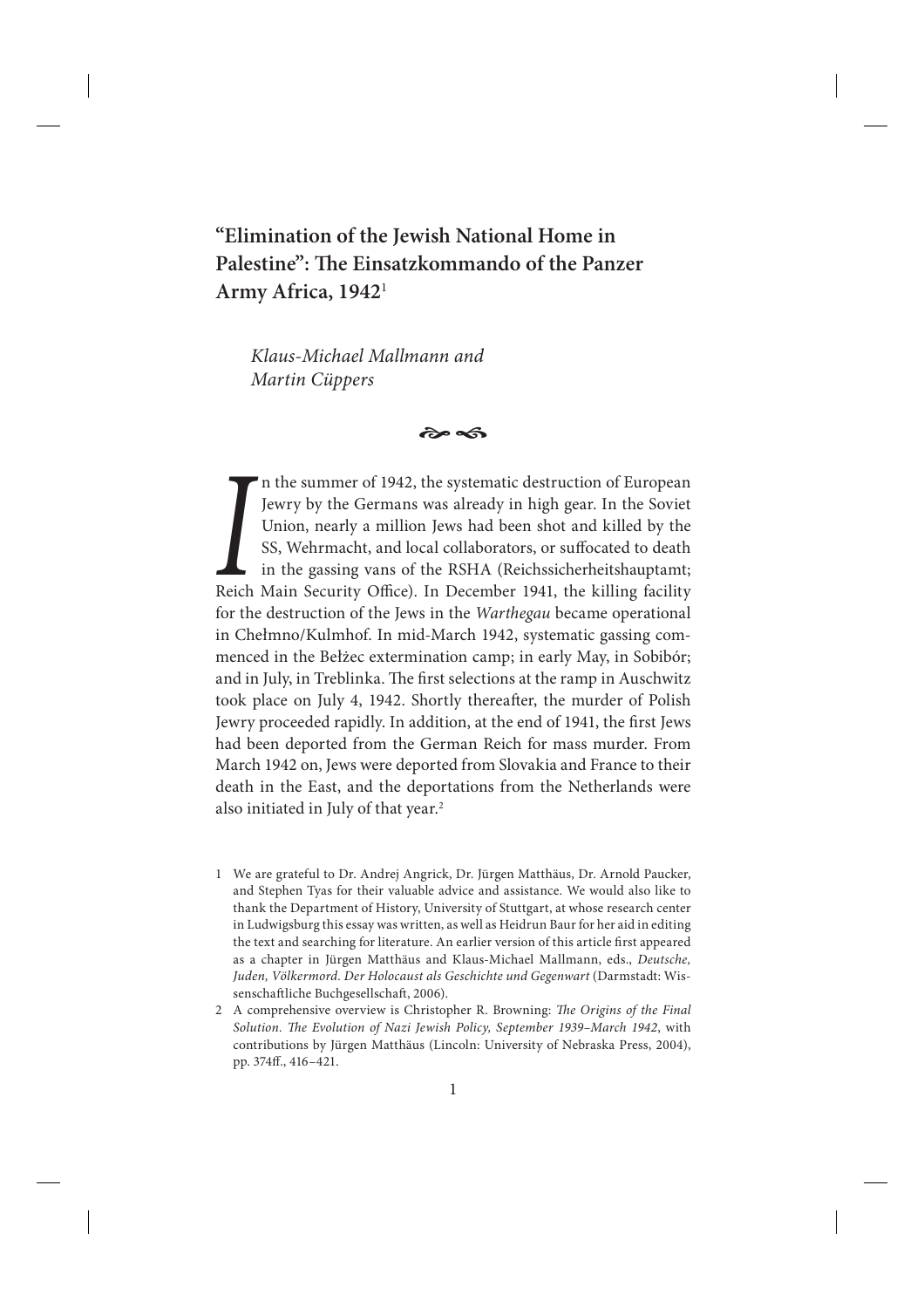At this conjuncture — while the persecuted Jews in Europe were looking desperately for some way to flee to safety from the German sphere of power, and Palestine under the British Mandate was regarded as one of the favorite destinations for refuge — *SS-Obersturmbannführer* Walther Rauff boarded a flight to Tobruk on July 20, 1942. There he "received the necessary instructions for the deployment" of his Einsatzkommando unit of the SIPO and the SD "from General Field Marshal Rommel." This unit was scheduled to take part in upcoming joint operations by German and Italian divisions pressing eastward in North Africa.<sup>3</sup> However, it is most likely that Rauff did not speak personally on that day with the commander of the Panzer Army Africa. At that same moment, Erwin Rommel was engaged in leading his troops into the first decisive battle of El Alamein, almost 500 km. east of Tobruk, and all transport space was urgently needed for bringing up supplies to the troops in the field.

Yet on the occasion of this visit, Rauff probably did place his unit officially under the command of one of the staff officers of the Panzer Army, and his Einsatzkommando unit of the RSHA was dispatched to Athens on July 29. It consisted of seven SS officers and seventeen non-commissioned officers and men, and was initially slated to be deployed in Egypt. The envisioned plan was that, after a complete victory in Egypt, the Rauff Commando was to be sent on to Palestine, where it undoubtedly would see action directed primarily against the Jewish population there.4

- 3 Ordensvorschlag [Recommendation for Decoration] Höchster SS- und Polizeiführer (HöSSPF) Italien v. 25.2.1945, Bundesarchiv Berlin (BAB), R 70 Italien/19; however, there is no reference to this conversation in the Ia/Ic/O.Qu. material of the Panzerarmee Afrika (PzAA) in the Bundesarchiv-Militärarchiv Freiburg im Breisgau (BA-MA); on Rommel, see Ralf Georg Reuth, *Erwin Rommel. Des Führers General* (Munich-Zürich: Piper, 1987); David Fraser, *Rommel. Die Biographie* (Berlin: Siedler, 1995).
- 4 Deutscher General beim Hauptquartier der Italienischen Wehrmacht (Dt.Gen. b.HQu.It.Wehrm.) an Oberkommando der Wehrmacht/Wehrmachtführungsstab/ Quartiermeister I (OKW/WFSt/Qu.I) v. 14.9.1942, BAB, NS 19/3695; Summary by the British Secret Intelligence Service, October 23, 1942, United States National Archives and Records Administration, College Park, Maryland (NARA), RG 226, entry 11.9A, box 25, folder 637; by contrast, the interpretation put forward by Richard Breitman, Norman J. W. Goda, and Paul Brown seems implausible; see idem, "The Gestapo," in Richard Breitman, Norman J. W. Goda, Timothy Naftali, and Robert Wolfe, eds., *U.S. Intelligence and the Nazis* (Cambridge: Cambridge University Press, 2005), p. 154.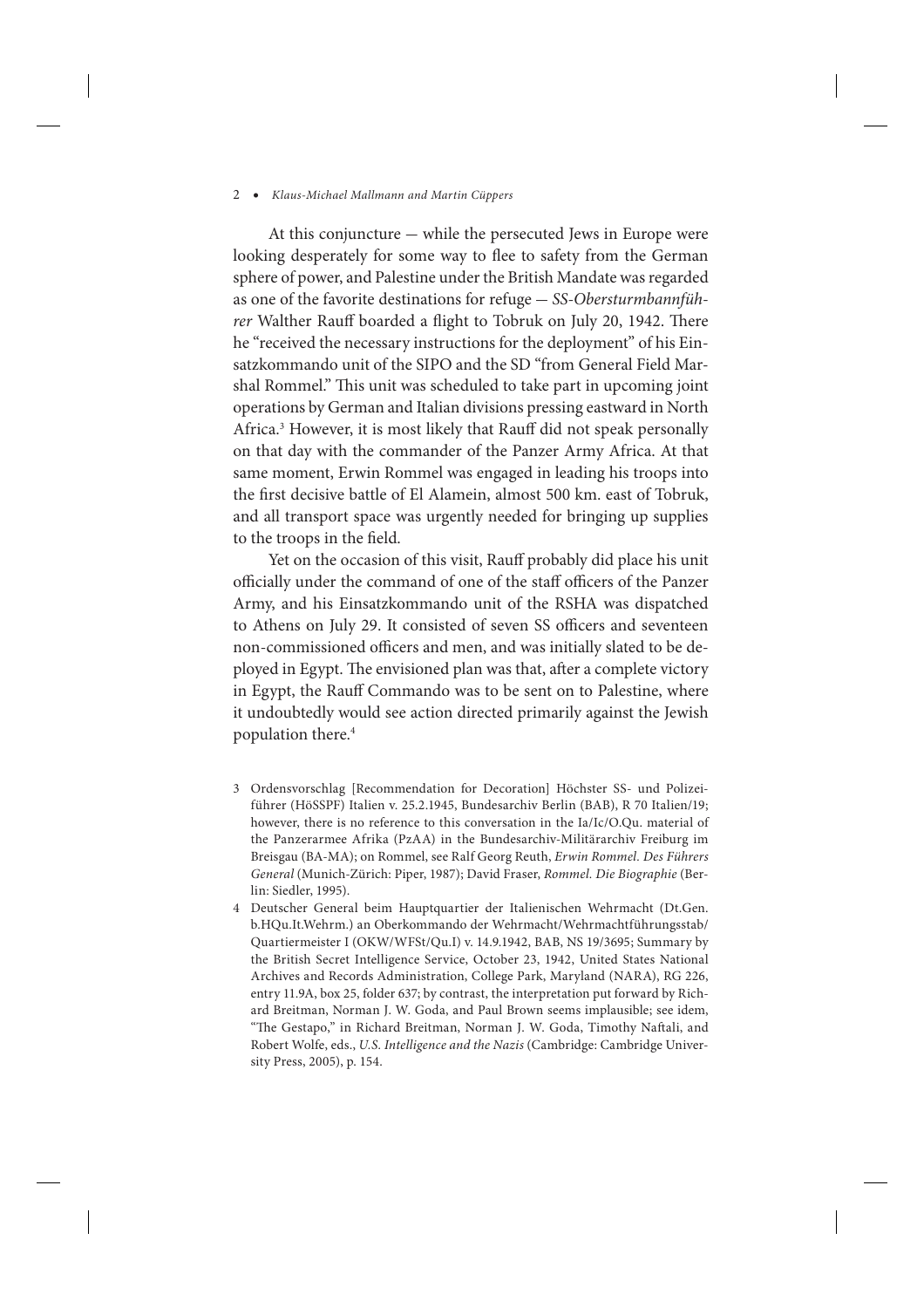## **A Mobile Unit of Radical Ideological Warriors**

It is possible to reconstruct the course of decision-making in the formation of this Einsatzkommando with great precision. In the later morning hours of July 1, 1942, *SS-Standartenführer* Walter Schellenberg, head of Office VI in the RSHA and director of the Foreign Intelligence Service of the SD, consulted with Himmler about the planned "deployment in Egypt."5 During the afternoon of that same day, Himmler gave a one-hour presentation to Hitler at the Wolf's Lair.<sup>6</sup> It is highly probable there was also a decision taken at that time about the Einsatzkommando, because *SS-Obergruppenführer* Karl Wolff, head of the personal staff of *Reichsführer-SS* Himmler, immediately contacted the Wehrmacht High Command. Already on July 4, Wolff was able to report on the "Einsatzkommando Egypt," stating that "a Wehrmacht order will be issued tomorrow."7 Although that order was not forthcoming until July 13, the Wehrmacht leaders noted the scope envisioned for the new mobile commando unit in accordance with what was desired:

Subsequent to agreement by the *Reichsführer-SS* and Chief of the German Police, the deployment of the SS Commando with the Panzer Army Africa will be handled as follows: the SS Einsatzkommando will receive its operational orders from the chief of the SIPO and SD, and will carry out its assigned tasks on its own responsibility. It is authorized, in the framework of its writ, and on its own responsibility, to undertake executive measures against the civilian population.<sup>8</sup>

- 5 *Der Dienstkalender Heinrich Himmlers 1941/42*. Bearbeitet von Peter Witte, et al. (Hamburg: Christians, 1999), p. 473; on Schellenberg, see George C. Browder, "Walter Schellenberg. Eine Geheimdienstphantasie," in Ronald Smelser and Enrico Syring, eds., *Die SS: Elite unter dem Totenkopf. 30 Lebensläufe* (Paderborn: Schöningh, 2000), pp. 418–430; on Office VI: David Kahn, *Hitler´s Spies. German Military Intelligence in World War II* (New York: Macmillan, 1978), pp. 251ff.; Thorsten Querg, *Spionage und Terror* — *Das Amt VI des Reichssicherheitshauptamtes 1939–1945* (dissertation, Freie Universität Berlin, 1997); Michael Wildt: *Generation des Unbedingten. Das Führungskorps des Reichssicherheitshauptamtes* (Hamburg: Hamburger Edition, 2002), pp. 391–410; Klaus-Michael Mallmann, "Der Krieg im Dunkeln. Das Unternehmen 'Zeppelin' 1942–1945," in Michael Wildt, ed., *Nachrichtendienst, politische Elite und Mordeinheit. Der Sicherheitsdienst des Reichsführers SS* (Hamburg: Hamburger Edition, 2003), pp. 324–346.
- 6 Terminkalender Reichsführer-SS (RFSS) v. 1.7.1942, BAB, NS 19/1447.
- 7 *Dienstkalender Himmlers*, p. 477.
- 8 OKW/WFSt/Qu.I an Dt.Gen.b.HQu.It.Wehrm. v. 13.7.1942, BA-MA, RW 5/690.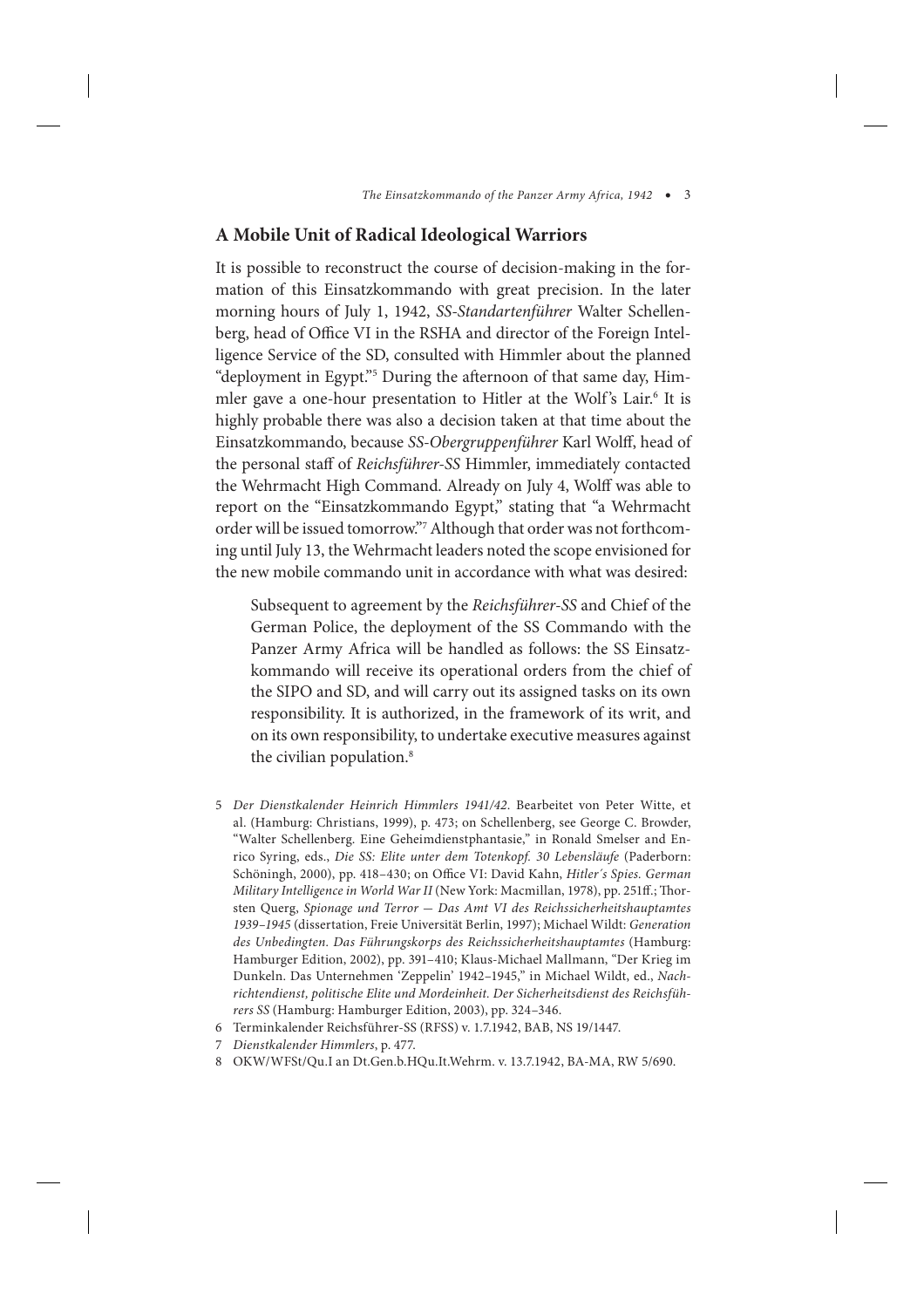In content, the entire agreement was in keeping with the text that, since the spring of 1941, had served as the basis for the mass murder by the Einsatzgruppen operating in the Soviet Union. Central passages of this text, which evidently had "proven their worth" in practice, were simply adopted and taken over verbatim.<sup>9</sup>

Who then was *SS-Obersturmbannführer* Walther Rauff, the commander of Einsatzkommando Egypt? Rauff was born on June 19, 1906, in the town of Cöthen in Anhalt, the son of a bank official. He attended school in Magdeburg, where the family moved a year later, and graduated from high school in 1924. Rauff later noted that he had been raised by his parents "in a spirit of patriotism and the ethos of the soldier." This upbringing may well have motivated him to join the navy in 1924. There, Rauff rose to the rank of 1st lieutenant, becoming commander of a minehunter. At the end of 1937, due to difficulties over an incident of "adultery," he voluntarily resigned from service. A few months prior to this, he had joined the NSDAP. In January 1938, Rauff entered the ranks of the SS. In April of that year, he was employed in the SD-Hauptamt. Initially he worked there as an expert advisor on mobilization. Among his tasks was to determine who among the fulltime staff was to be classified as indispensable and vital personnel in the event of war.<sup>10</sup>

In this capacity, Rauff took part, after the German invasion of Poland in September 1939, in the top-level discussions of office chiefs in the SIPO and SD under Heydrich's direction, and prepared the minutes of these discussions. The SS officer was thus very well informed about the mass murder taking place in Poland since the beginning of the war. $11$ 

- 9 Oberkommando des Heeres/Generalstab des Heeres/Generalquartiermeister (OKH/Gen.St.d.H./Gen.Qu.) v. 28.4.1941: Regelung des Einsatzes der Sicherheitspolizei und des SD im Verbande des Heeres, ibid., RH 22/155.
- 10 Stammkarte, Lebenslauf, Personalberichte, BAB, SS-Offiziers-Akte (SSO) Walther Rauff; Vernehmung (Vern.) desselben (dess.), 28.6.1972, Bundesarchiv-Außenstelle Ludwigsburg (BAL), 201 AR-Z 76/59, Band (vol.) 15, Blatt (fol.) 76f., 83f.; a brief assessment of this is to be found in the *Encyclopedia of the Holocaust*, edited by Israel Gutman (New York and London: Macmillan, 1990), vol. 3, p. 1225. His June 1972 deposition, given in Santiago, Chile, is available online in English translation: http:// www2.ca.nizkor.org/ftp.cgi/people/r/rauff.walter/Rauff-deposition-translation
- 11 See the minutes of the discussion as transcribed by Rauff, BAB, R 58/825; on the mass crimes in Poland: Klaus-Michael Mallmann and Bogdan Musial, eds., *Genesis des Genozids: Polen 1939–1941* (Darmstadt: Wissenschaftliche Buchgesellschaft, 2004).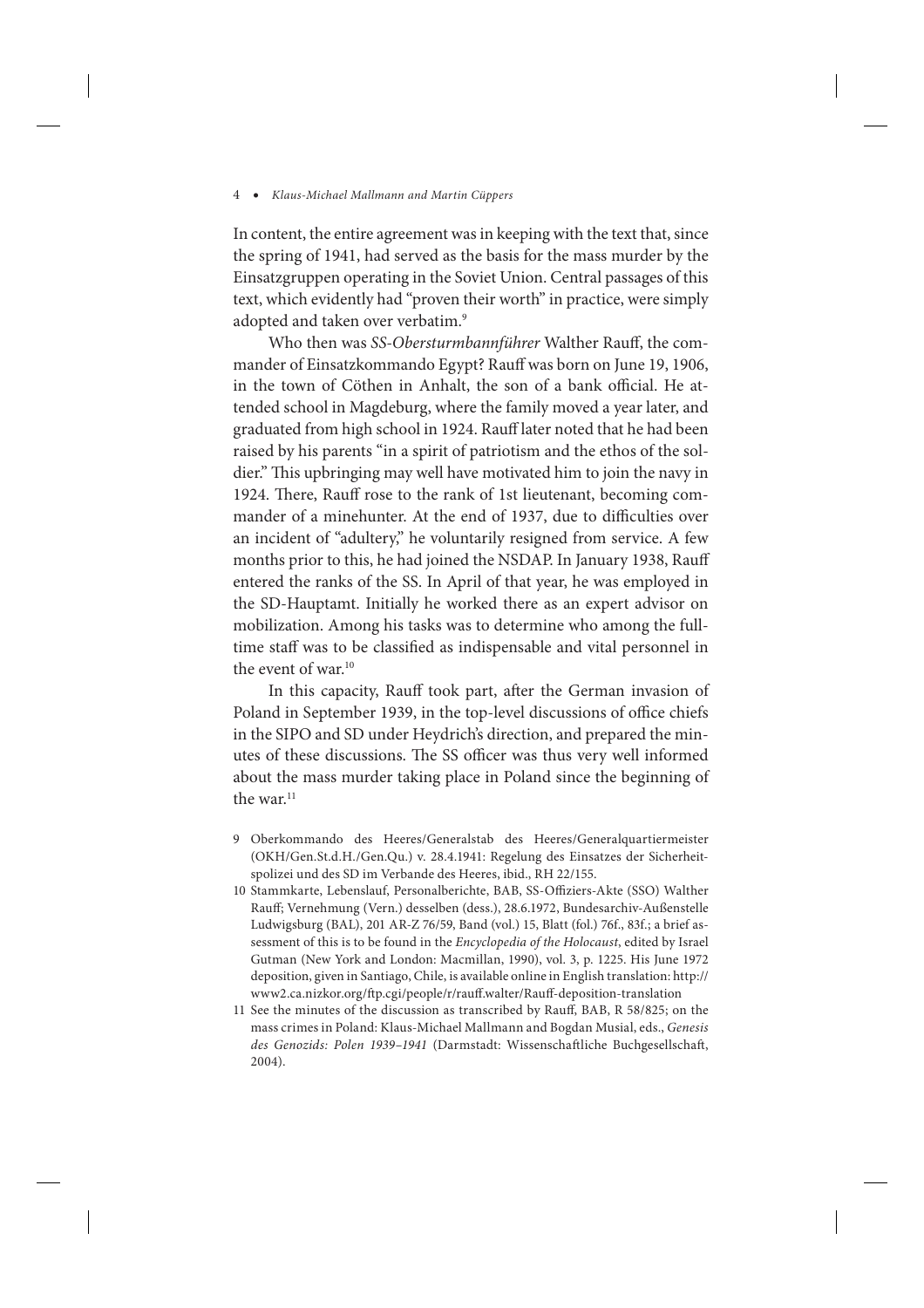After a voluntary stint in the navy in 1940/1941, as commander of a fleet of minehunters along the coast of the English Channel, Rauff was ordered by Heydrich to return to the RSHA. He was appointed head of the Groups II D and VI F, sections that dealt with technical matters. *Obersturmbannführer* Rauff followed his superior Heydrich to Prague when the latter was appointed Deputy Reich Protector of Bohemia and Moravia. Rauff's job there was to direct organizing the technical intelligence service in Heydrich's new office. The deference he felt for his superior is reflected in the fact that, according to his own statements, he reached an understanding in Prague with "comrades" about how to proceed when playing cards; namely, to always let Heydrich win at Doppelkopf when they played together, because Heydrich simply "could not lose, no way."<sup>12</sup>

Especially as a result of his engaged commitment to the job as head of Group II D, Rauff rose on the SS ladder, becoming one of those most centrally responsible for the mass murder of the Jews. In SS logistics he was, for example, in charge of equipping the Einsatzgruppen in the Soviet Union by supplying them with vehicles or munitions.13 His assigned tasks also included development and oversight of some twenty gassing vans being used in the Soviet Union and Serbia, from the end of 1941, to exterminate Jews.<sup>14</sup> It was evidently his level of power of decision and close familiarity with the processes of the systematic extermination of the Jews that predestined him for the new post as chief of a mobile death squadron for deployment in the Middle East.

The other leadership cadre of the Commando came from diverse sub-sections of the RSHA. *Sturmbannführer* Wilhelm Beisner was included for his proven expertise on the Middle East. Beisner was born in August 1911, in Krückeberg near Hameln, and studied economics at

<sup>12</sup> Stammkarte, Lebenslauf, Personalberichte, BAB, SSO Walther Rauff; Vern. dess. v. 28.6.1972, BAL, 201 AR-Z 76/59, vol. 15, fols. 77f.

<sup>13</sup> Ibid., fols. 80–85.

<sup>14</sup> *Nationalsozialistische Massentötungen durch Giftgas. Eine Dokumentation*, edited by Eugen Kogon, Hermann Langbein, Adalbert Rückerl et al. (Frankfurt am Main: Fischer, 1986), pp. 82–86; Matthias Beer, "Die Entwicklung der Gaswagen beim Mord an den Juden," *Vierteljahrshefte für Zeitgeschichte* (VfZ) 35(1987), pp. 403– 417. A revealing letter addressed to Rauff on the technical problems associated with gassing vans dated June 5, 1942, is contained in Eugen Kogon, Hermann Langbein and Adalbert Ruckerl, eds., *Nazi Mass Murder: A Documentary History of the Use of Poison Gas* (New Haven: Yale University Press, 1993), pp. 228–230, a translation of the 1986 documentation volume *Nationalsozialistische Massentötungen*.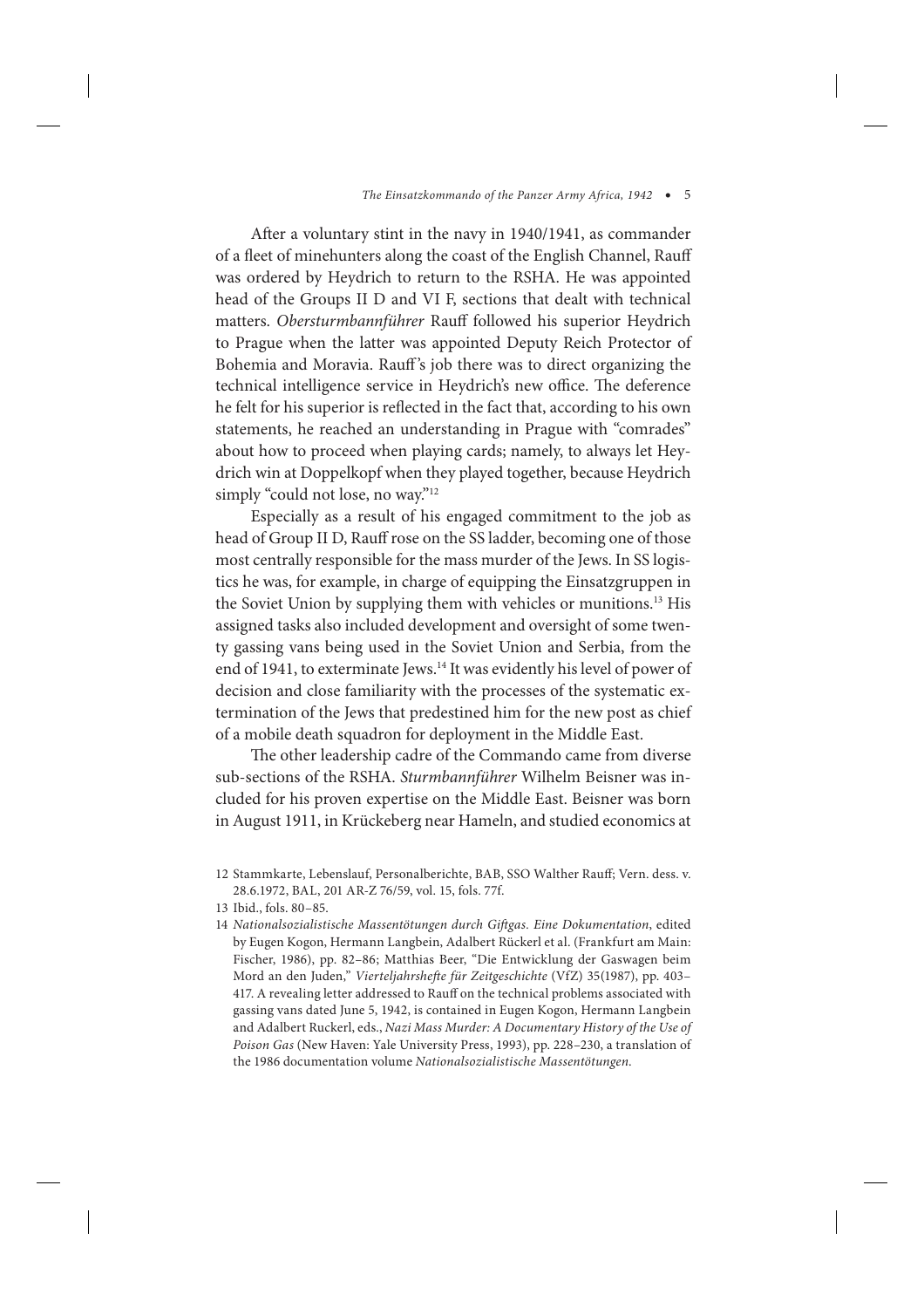the universities in Königsberg and Frankfurt am Main. He entered the ranks of the SA in August 1930, joining the Nazi party a month later. In November 1932, he switched to membership in the SS. After working three years as a special expert on countries in southeastern Europe within the foreign affairs' section of the national NSDAP leadership, Beisner participated in a short military training program. He was then mobilized, in October 1939, for service in the Waffen-SS and engaged in German operations in Poland. In August 1940, he was appointed to a position in the RSHA and then was put in charge of building up intelligence structures in Zagreb (Agram). In the summer of 1941, ordered back to the RSHA, he headed the Special Section Arabia VI C 13, a post he held until receiving orders to join Rauff's unit in July 1942.15

*Obersturmführer* Hans-Joachim Weise was another SS officer whose previous activity also revealed something about the planned area of operations of the Einsatzkommando. Weise, born in 1911 in Apolda, joined the NSDAP early on, in 1928, after completing an intermediate high school certificate (*Mittlere Reife*) and training as a textile technician; he joined the SS in December 1930. After a temporary stint as an auxiliary policeman, he found a job in 1934, working as a telephone operator in the NSDAP *Gau* head office in Thuringia. In early 1938, he shifted to the SD-Hauptamt in Berlin. In the fall of 1940, he completed a training course he had wanted to take at the *Führerschule* (SIPO Officers' School) in Berlin-Charlottenburg. This short course was handson preparation for "colonial service" with the SIPO and SD.

In January 1941, after being transferred to Office VI, he was placed in charge of the Special Section Arabia. Yet, that same year, he was replaced in this function by Beisner, who outranked Weise in the SS. Weise remained on as Beisner's deputy and was assigned, at the end of 1941, as a RSHA liaison officer to Amin el-Husseini, the Mufti of Jerusalem, who had come to Berlin a short time before to seek asylum. Weise accompanied the Grand Mufti on his trips in Germany, Italy, and the occupied territories. He was also responsible for the personal safety of the high-ranking Arab guest.

<sup>15</sup> Stammkarte, Dienstlaufbahn, Lebenslauf, Personalverfügung, BAB, SSO Wilhelm Beisner; Lebenslauf, ibid., Rasse- und Siedlungshauptamts-Akte (RuSHA) dess.; Vern. dess. v. 4.11.1960, BAL, 503 AR 1650/67, fols. 6ff.; Vermerk Vern. dess. v. 5.9.1961, ibid., fols. 17f.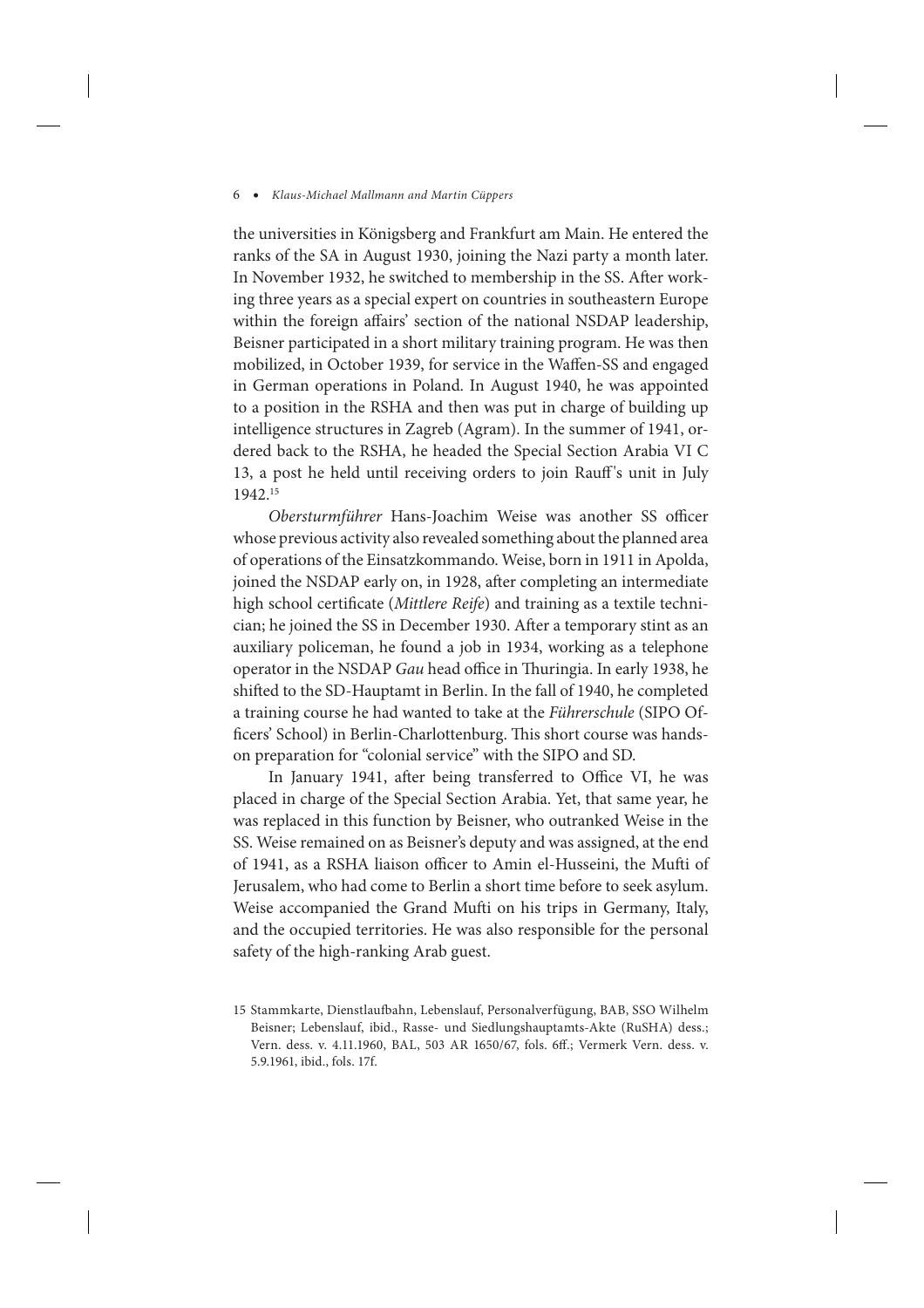In May 1942, Weise stated that *Sturmbannführer* Dr. Heinz Gräfe, Group Leader of VI C — and thus with official competence for the Soviet Union, Near East, and Far East — had instructed him to set up an Einsatzkommando for Rommel's Afrika Corps. But a short time later, he learned that power of command in the unit had been put in the hands of the higher-ranking Rauff. Weise's main job from then on consisted of liaison work with Arab collaborators. He was supposed to make use of these individuals in order to further German state interests.16

In the Commando *Sturmbannführer*, Franz Hoth was responsible for military intelligence. He was born in Stettin, in October 1909, and had completed a commercial apprenticeship course there. He later became an associate working in a ship chartering and management firm in Brunsbüttelkoog on the North Sea, at the mouth of the Elbe River. Hoth also became heavily involved there in promoting the National-Socialist cause. Among other things, he was a co-founder of the local NSDAP group. Hoth was an official member of the party from 1931 on, joining the SA that same year. He switched to the SS in April 1933.

Supposedly, it was specifically his active politics on behalf of the "movement" that created difficulties for him with his employer in Brunsbüttelkoog. Faced with a welter of pretexts from the firm management, Hoth claimed that he had been dismissed from his job, in August 1933, basically for this reason; namely, his politics. After working temporarily in a fish cannery in Kiel, a prospective new career opened up for him when he was able to begin work in the SD-Hauptamt in May 1934.17 Initially a junior official in Berlin, he rose to become a department head, in April 1938, in the SS Corps Area Danube (*Oberabschnitt Donau*). In March 1940, Hoth took over as head of the SD Section Bremen.

In assessments of his performance, Hoth's "outstanding qualities as a military leader" were stressed, along with his National-Socialist views and talent as a gifted organizer.<sup>18</sup> Like most of his fellow men in the Rauff Commando unit, he also completed a *Kolonialkurs* at the *Führerschule* in Berlin, along with a course that same year at the Italian

<sup>16</sup> Stammkarte, BAB, SSO Hans-Joachim Weise; Vern. dess. v. 12.1.1965, BAL, 415 AR 1310/63-P. On the Grand Mufti el-Husseini, see below.

<sup>17</sup> Stammkarte, Dienstlaufbahn, Lebenslauf, Personalberichte, BAB, SSO Franz Hoth; Lebenslauf, ibid., RuSHA dess.; Bericht Vern. dess. v. 15.3.1946, BAL, 518 AR 1201/ 62.

<sup>18</sup> Personalberichte, BAB, SSO dess.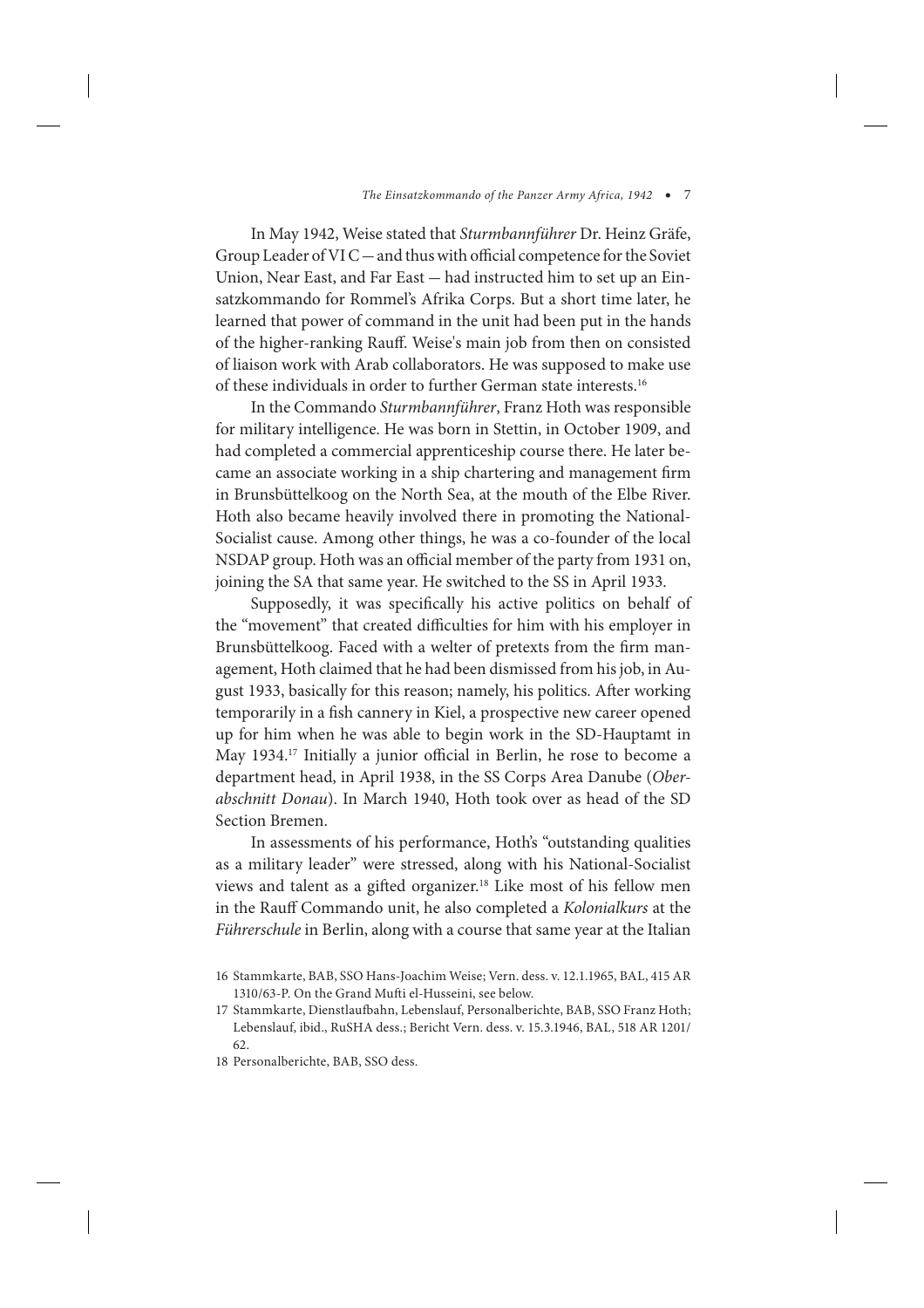Colonial Police Academy in Tivoli. After this training, Hoth was assigned, in July 1942, to the Einsatzkommando Egypt, probably in part due to his personal friendship with Rauff.<sup>19</sup>

*Obersturmführer* Herbert Werth had been selected as head of the executive committee of the Commando. Born in 1909, in Wolawapowska in the Strelno District in Posen, he studied law and political science in Berlin and Königsberg. Already at this point in time, Werth decided to become active in the Nazi movement. In 1931, he joined the National Socialist Student League. He formally joined the NSDAP in August 1932, and the SS in October 1933. After completing his studies, in June 1937, he became a legal adviser for the German Labor Front in Königsberg, and a year later shifted to a post as candidate for inspector at the Gestapo office in Allenstein. After passing his exams, Werth was appointed detective inspector and assigned to Office IV in the RSHA, Gestapo headquarters, where he remained until his transfer to Athens as part of the new Einsatzkommando.<sup>20</sup>

*Obersturmführer* Kurt Loba was seemingly predestined to a position in administration. Born in Stahnsdorf near Berlin in 1913, he was employed in police administration in Großbeeren in 1930, and in 1937 shifted to the Gestapo office (*Gestapa*) in Berlin. He joined the SS and NSDAP in 1933, a few weeks after Hitler assumed power. After being transferred, in the spring of 1938, to Section II of the SD-Hauptamt, he was active there and later in the RSHA as an administrative head. After Loba applied for colonial service and completed a training course at the *Führerschule* in Berlin-Charlottenburg in the fall of 1940, the academy's director appointed him to organize further courses and see to the needs of the participants. Subsequently, the expert administrator Loba was assigned to the Rauff Commando.<sup>21</sup>

The seventh SS officer in the unit, *Untersturmführer* Waldemar Menge, was in charge of communication matters. Born in August 1916, in Kirchheilingen in Thuringia, he completed a commercial apprenticeship and two and a half years of military service in the Reich-

<sup>19</sup> Bericht Vern. dess. v. 15.3.1946, BAL, 518 AR 1201/62.

<sup>20</sup> Lebenslauf, BAB, RuSHA Herbert Werth; Stammkarte, Beförderungsvorschlag, ibid., SSO dess.

<sup>21</sup> Stammkarte, BAB, SSO Kurt Loba; Lebenslauf, ibid., RuSHA dess.; Vern. dess. v. 27.10.1964, BAL, 415 AR 1310/63-P; Bewerbung um Verwendung in der Sicherheitspolizei und im SD für die Kolonien, Bundesarchiv-Zwischenarchiv Dahlwitz-Hoppegarten (BA-ZA), ZR 649/8.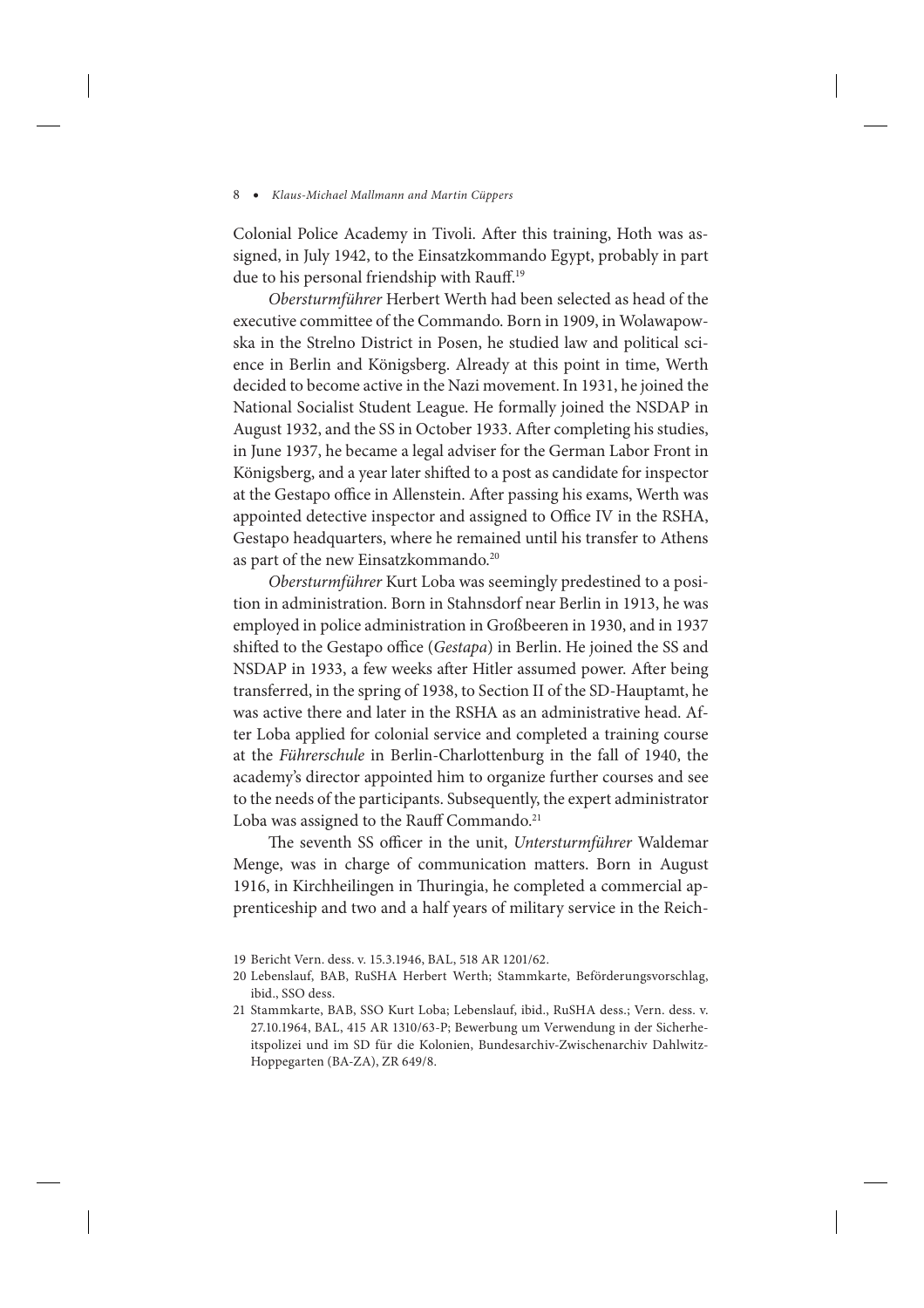swehr. In October 1936, he was appointed radio operator in the SD-Hauptamt. At the same time, he also joined the SS. During the war in Poland, Menge worked as a radio operator in the *Führer* Headquarters. Between November 1939 and April 1940, he served as head of the radio station of the SIPO commander in Warsaw. Subsequently, he was transferred to Tromsö in Norway, where he worked in the same function until being ordered to Rauff's unit, in 1942, as a radio operator.<sup>22</sup>

All the SS officers assigned to the Einsatzkommando Egypt shared a common origin, coming from the same age group. Aside from Rauff, Hoth, and Werth, all the others were born in a six-year span, between 1911 and 1916; so when they were sent to Athens they were all around the age of thirty. Even Commander Rauff had just turned thirty-six; Hoth and Werth were each thirty-two. Thus, the average age of the command echelon of the Einsatzkommando was clearly lower than that of the Einsatzgruppen active in the Soviet Union and differed even more from the age structure of the leaders of the Einsatzgruppen in Poland.<sup>23</sup>

Aside from their relative youth, a striking feature of these SS officers was their early engagement in the Nazi movement. Beisner, Weise, Hoth, and Werth joined the NSDAP, SS, or SA, and were thus ranked among the elite group of *alte Kämpfer*, or "old guard." Weise held the record in this regard, having joined the Nazi party at the age of seventeen. The three other officers, who entered the NSDAP or one of its formations after January 1933, had nonetheless identified strongly with the Nazi party even before that. The main reason that Rauff, Loba, and Menge became formal members only a bit later was the fact that they were state employees, serving in the Reichswehr or police. Loba and Menge, the two youngest officers in the Einsatzkommando, were only twenty when they became full-fledged members of the Nazi movement.

In addition, three of the officers had gained experience in mobile security-police operations before being ordered to their new unit

23 See Klaus-Michael Mallmann, "Die Türöffner der 'Endlösung'. Zur Genesis des Genozids," in Gerhard Paul and Klaus-Michael Mallmann, eds., *Die Gestapo im Zweiten Weltkrieg. 'Heimatfront' und besetztes Europa* (Darmstadt: Wissenschaftliche Buchgesellschaft, 2000), pp. 437–463; idem, "Menschenjagd und Massenmord. Das neue Instrument der Einsatzgruppen und -kommandos 1938–1945," ibid., pp. 291–316.

<sup>22</sup> Stammkarte, BAB, SSO Waldemar Menge; Lebenslauf, ibid., RuSHA dess.; Vern. dess. v. 14.12.1961, BAL, 202 AR-Z 22/60, vol. 1, fol. 429.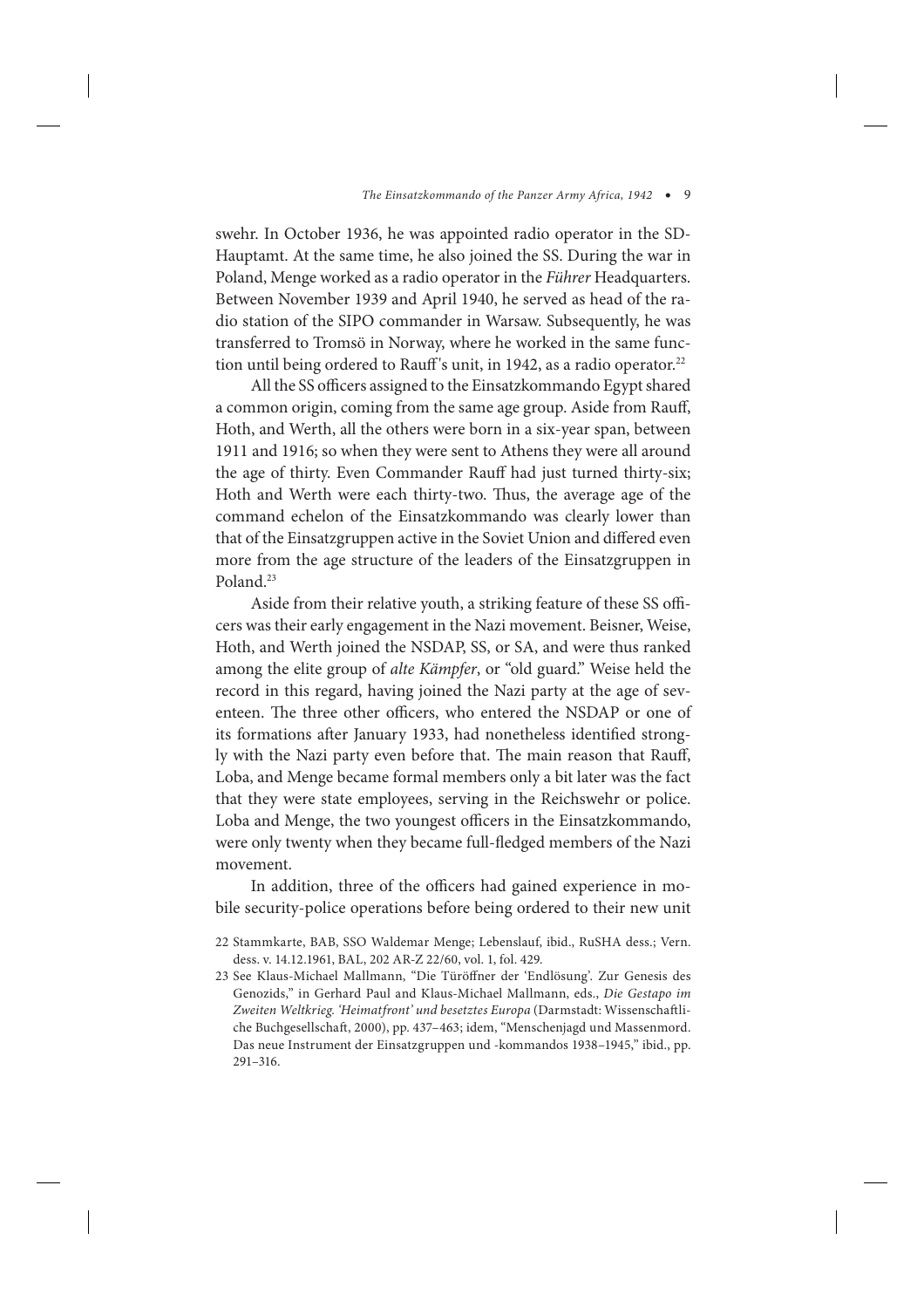in Athens. In April 1941, Beisner had commanded Einsatzkommando Agram of the Einsatzgruppe Yugoslavia.<sup>24</sup> In March 1939, Weise was in one of the four Einsatzkommandos of Einsatzgruppe I, which entered Prague in March, after the final defeat of Czechoslovakia.<sup>25</sup> Hoth had been at least as active. He had commanded a SD unit when the Sudetenland was occupied by German forces in September 1938, and again a few months later when the rest of Czechoslovakia came under German occupation. From September 1939, Hoth served in Poland as commander of the Security Service Commando of Einsatzgruppe I under Bruno Streckenbach. He subsequently headed up Group II, responsible for SD affairs, on duty in the office of the *Befehlshaber der SIPO und SD* in the *Generalgouvernement* for a short time.<sup>26</sup> Finally, another striking feature is that at least four of the SS Einsatzkommando officers had asked the SIPO, as early as 1940, for an assignment abroad "in the colonies." In January/February 1941, Hoth and Weise had even completed the six-week special supplementary training course for this together at the Berlin-Charlottenburg *Führerschule*. 27

Chance finds of data in the archives also shed some light on the other enlisted men in the unit. Friedrich Pohl, born 1906, in Upper Silesia, applied for work with the police in 1927, after he had earned an intermediate high school certificate (*Mittlere Reife*). He started and then interrupted an apprenticeship as a technical draftsman and worked for five years in mining. From 1928 to 1936, he served with the Emergency Police, first in Beuthen and then in Berlin. There, in June 1932, he was one of the co-founders of the then still-illegal National Socialist Government Workers' Association-Section Municipal Police. From 1936, he worked in the Gestapo Central Office and was later transferred to the RSHA, where he worked in internal affairs through November 1941. He was later sent to the office of the *Kommandeur der SIPO und SD* (*KdS*) in Warsaw to work in counter-intelligence. From

<sup>24</sup> Vern. Wilhelm Beisner v. 4.11.1960, BAL, 503 AR 1650/67, fol. 7; Rundbrief RSHA IV Gst v. 16.5.1941: Einsatz der Sicherheitspolizei und des SD im ehemaligen Jugoslawien, BAB, R 58/241.

<sup>25</sup> Lebenslauf Hans-Joachim Weise v. 24.7.1940, BA-ZA, ZR 358; Vern. dess. v. 12.1.1965, BAL, 415 AR 1310/63-P.

<sup>26</sup> Lebenslauf, BA-ZA, ZR 559/13; Vern. Georg Schraepel v. 17.4.1964, BAL, 201 AR-Z 76/59, vol. 1, fol. 227.

<sup>27</sup> Bewerbung Franz Hoth um Verwendung in der Sicherheitspolizei und im SD für die Kolonien, BA-ZA, ZR 559/13; dito (dto.) Hans-Joachim Weise, ibid., ZR 358; dto. Kurt Loba, ibid., ZR 649/8; dto. Herbert Werth, ibid., ZR 735/10.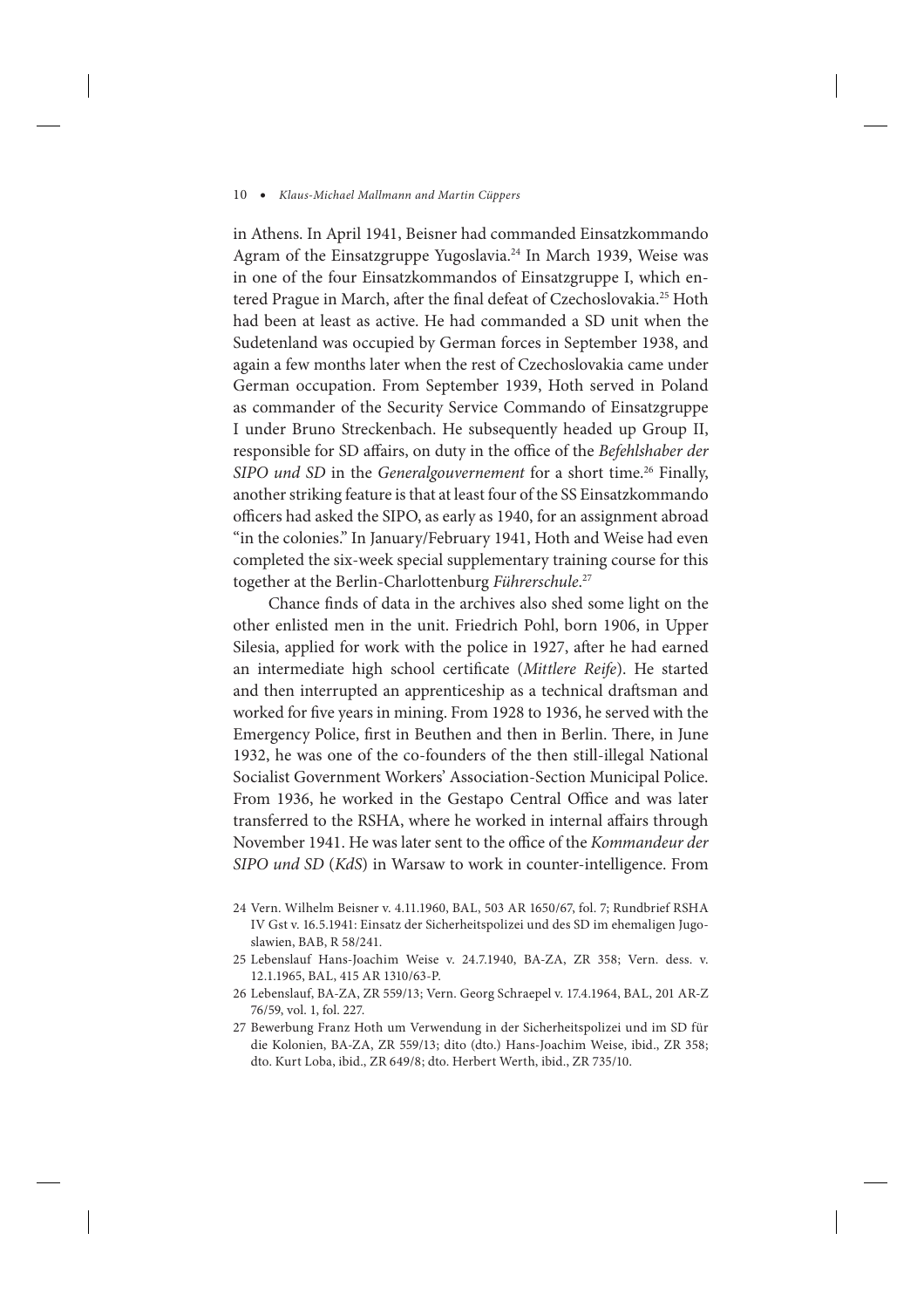January 1942, he was assigned to the *KdS* in Kraków. His next transfer, in July 1942, should bring him via Athens to the Middle East.<sup>28</sup>

*Hauptscharführer* Christoph Schölling was almost directly transferred from the State Police Office in Münster to the Einsatzkommando Egypt. He had already received his departure orders and had been assigned as an area transport manager to oversee the transport of a number of vehicles for the Commando from Italy to Africa. But due to the difficult transport situation at the time, the convoy could not be put aboard ship. Schölling then was ordered to accompany the vehicles back to Berlin.29 Four other members of the unit also came from Berlin. A newsletter of the Berlin State Police Office stated: "Members of the State Police Office Berlin assigned to the Commando Egypt, Detective Sergeant Hausding, Detective Sergeant Grunert, Criminal Investigator Pillasch and Criminal Investigator Däumer, left under orders on 29 July 1942."30

So the officers, non-commissioned officers, and privates in the unit, aside from Beisner and Weise, were not individuals with proven expertise on the Middle East but rather were selected for service from the personnel of the RSHA and its regional associate offices, in accordance with the general needs of the mobile unit. Officially, the deployment of the unit in Athens readied for departure was classified as "confidential Commando matters," and thus was subject to extensive efforts to maintain strict military secrecy. Nonetheless, the unit had sufficient public status that it had already been assigned an army postal number (02039) by the Army Chief Postmaster.<sup>31</sup>

To date, the historiography has totally ignored the existence of this unit. The extensive literature on Rommel's Afrika Corps and National-Socialist policy toward Arabia makes no mention of the order given on its assigned mission, as formulated in cooperation with the Wehrmacht, or the composition of its officer echelon, staffed by radical

<sup>28</sup> Lebenslauf, BAB, RusHA Friedrich Pohl; Vern. dess. v. 9.8.1967, BAL, 114 AR-Z 107/68, vol. 1, fol. 124ff.; dto. v. 14.7.1976, ibid., 104 AR-Z 1670/61, vol. 14, fol. 3074ff.

<sup>29</sup> Dto. Christoph Schölling v. 18.7.1984, ibid., 114 AR 209/80, fol. 69.

<sup>30</sup> *Mitteilungsblatt für die Staatspolizeileitstelle Berlin*, Nr. 33 v. 14.8.1942, BAL, Dokumentensammlung Verschiedenes 301 Ct. (O. 179).

<sup>31</sup> Norbert Kannapin, *Die deutsche Feldpostübersicht 1939–1945. Vollständiges Verzeichnis der Feldpostnummern in numerischer Folge und deren Aufschlüsselung*. Bearbeitet nach den im Bundesarchiv-Militärarchiv verwahrten Unterlagen des Heeresfeldpostmeisters, vol. 1 (Osnabrück: Biblio, 1980), p. 43.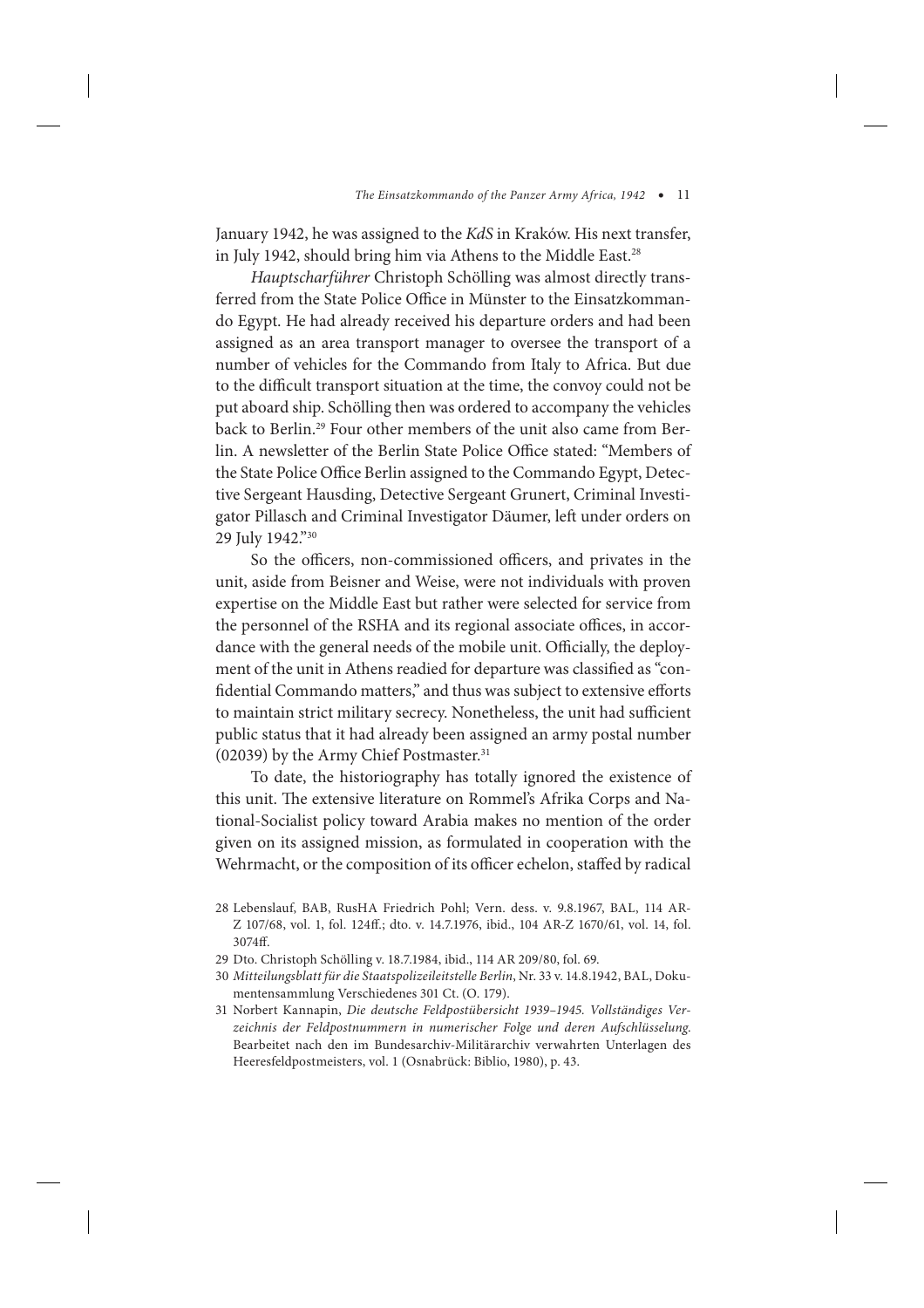ideologues, under the command of the fairly prominent senior officer Rauff. The planned central purpose of operations for the unit  $-$  the implementation of the "Final Solution" in mandatory Palestine — has likewise received no attention whatsoever until now.

# **Palestine Caught in the German Crosshairs**

The dispatch of the Einsatzkommando took on an explosive edge only in the broader context of the rapidly evolving strategic situation on the North African front at the time. After the advance and retreats of the previous year and the renewed conquest of Cyrenaica by early February 1942, Rommel had launched a new offensive with his Panzer Army on May 26. Pursuant to capturing the position in Gazala in mid-June, he turned to attack the strategically important fortress of Tobruk, held by the British. Surprisingly, Tobruk proved vulnerable and fell on June 21. Its deep-sea port, far from the British naval and air base at Malta, appeared to solve all logistical supply problems in one fell swoop.32 As Churchill wrote, the surprise defeat at Tobruk was one of the most bitter of the entire war.<sup>33</sup>

On June 29, the Panzer Army Africa also conquered the fortress Marsa Matruh, located some 350 km. to the east, on Egyptian soil.<sup>34</sup> In the following days German and Italian forces drove the British units, believed to be defeated, onward to the east as they rolled on, and, in early July, stood at the gates of their presumably final defensive position near El Alamein, just over 100 km. from Alexandria. The conquest of Cairo, crossing the Nile, and reaching the Suez Canal now loomed as a feasible possibility on the desert horizon. The path to Palestine was now a relatively short matter: it was the same distance that the German

- 32 PzAA/Ia an OKH/Gen.St.d.H./Operationsabteilung (Op.Abt.) v. 21.6.1942, BA-MA, RH 2/623; *Das Deutsche Reich und der Zweite Weltkrieg* (DRZW), ed. Militärgeschichtliches Forschungsamt, vol. 6 (Stuttgart: Deutsche Verlags-Anstalt, 1990), pp. 595–629.
- 33 Winston S. Churchill: *The Second World War* (London: Cassell, 1964), vol. 7, pp. 346f. In a debate in the House of Commons on July 2, 1942, Churchill said: "The military misfortunes of the last fortnight in Cyrenaica and Egypt have completely transformed the situation, not only in that theatre, but throughout the Mediterranean. …We are at this moment in the presence of a recession of our hopes and prospects in the Middle East and in the Mediterranean unequalled since the fall of France." See http://www.ibiblio.org/pha/policy/1942/420702a.html.
- 34 PzAA/Ia an OKH/Gen.St.d.H./Op.Abt. v. 29.6.1942, BA-MA, RH 2/623; DRZW, vol. 6, pp. 637–641.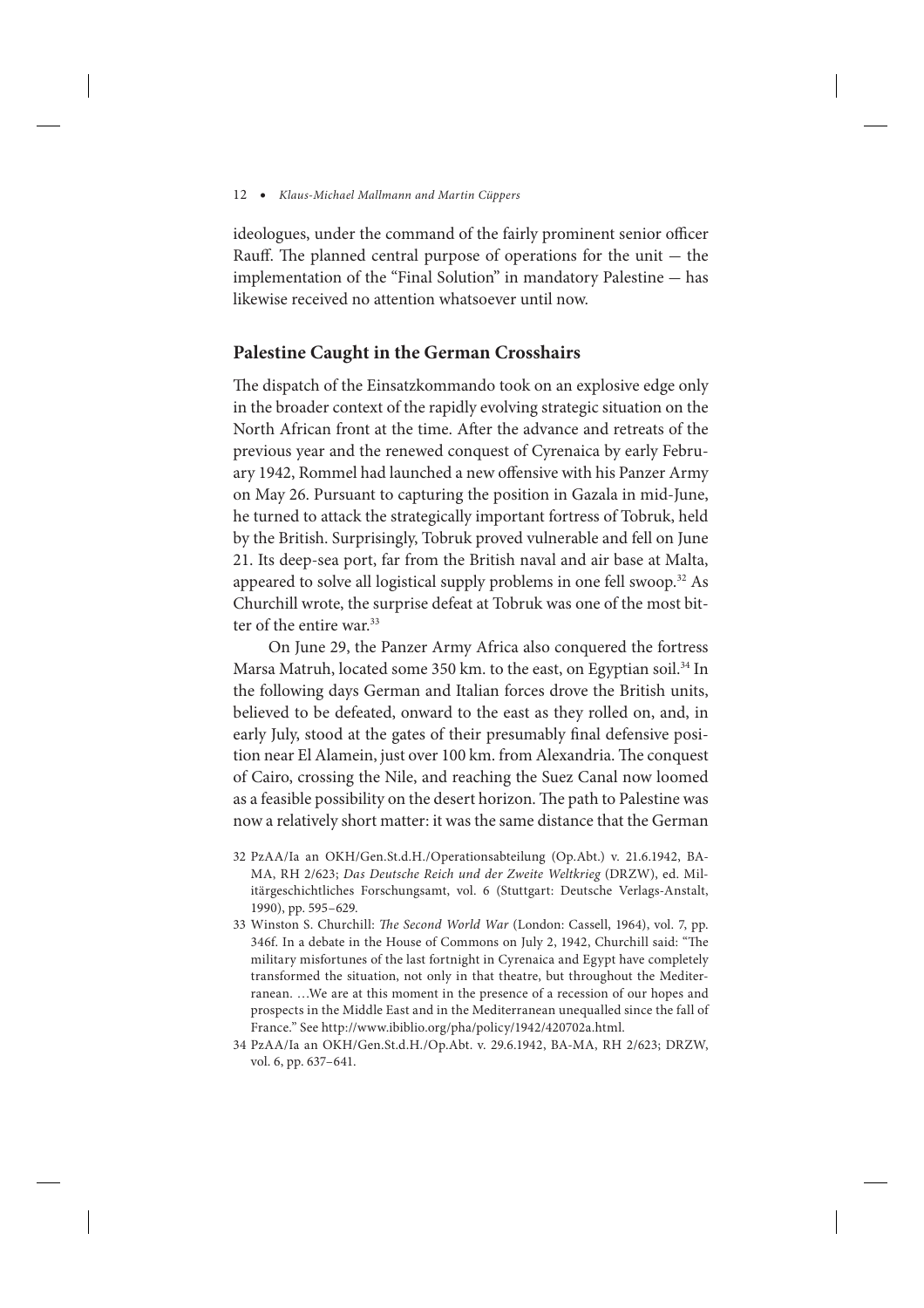and Italian forces had covered in the span of ten days after taking Tobruk and advancing on El Alamein.<sup>35</sup>

The extensive strategic visions of the Nazis from the previous year now seemed on the verge of realization. In his *Führerweisung* No. 32, of June 11, 1941, Hitler had expressly stated that the aim of the upcoming military operations was for segments of the Eastern Army to press into Arab territory in the course of defeating the Soviet Union in order to link up in the Near East with the advancing Afrika Corps.<sup>36</sup> This strate-

- 35 A basic study is Ralf Georg Reuth: *Entscheidung im Mittelmeer. Die südliche Peripherie Europas in der deutschen Strategie des Zweiten Weltkrieges 1940–1942* (Koblenz: Bernard & Graefe, 1985); a brilliant overview in John Keegan: The Second World War (London: Hutchinson, 1989).
- 36 Führerweisung Nr. 32 v. 11.6.1941, in Walther Hubatsch, ed., *Hitlers Weisungen für die Kriegsführung 1939–1945. Dokumente des Oberkommandos der Wehrmacht* (Koblenz: Bernard & Graefe, 1983<sup>2</sup>), pp. 130f.; a basic study is Andreas Hillgruber, *Hitlers Strategie. Politik und Kriegführung 1940–1941* (Frankfurt am Main: Bernard & Graefe, 1965), pp. 377–388; on the policy toward Arabia pursued by the Third Reich: Helmut Dan Schmidt, "The Nazi Party in Palestine and the Levant 1932–9," *International Affairs*, 28 (1952), pp. 460–469; Mohamed-Kamal El Dessouki, *Hitler und der Nahe Osten* (dissertation, Freie Universität Berlin, 1963); Heinz Tillmann, *Deutschlands Araberpolitik im zweiten Weltkrieg* (Berlin [DDR]: Verlag der Wissenschaften, 1965); Robert Lewis Melka, *The Axis and the Arab Middle East: 1930–1945* (dissertation, University of Michigan, Ann Arbor, 1966); Norman Stewart, *German Relations with the Arab East, 1937–1941* (dissertation, St. Louis University, 1975); Bernd Philipp Schröder, *Deutschland und der Mittlere Osten im Zweiten Weltkrieg* (Göttingen u.a.: Musterschmidt, 1975); Anthony R. De Luca, "'Der Großmufti' in Berlin: The Politics of Collaboration," *International Journal of Middle East Studies*, 10 (1979), pp. 125–138; Alexander Schölch, "Das Dritte Reich, die zionistische Bewegung und der Palästina-Konflikt," *Vierteljahrshefte für Zeitgeschichte*, 30 (1982), pp. 646–674; Fritz Steppat, "Das Jahr 1933 und seine Folgen für die arabischen Länder des Vorderen Orients," in Gerhard Schulz, ed., *Die große Krise der dreißiger Jahre. Vom Niedergang der Weltwirtschaft zum Zweiten Weltkrieg* (Göttingen: Vandenhoeck & Ruprecht, 1985), pp. 261–278; Francis R. Nicosia: *The Third Reich and the Palestine Question* (Austin: University of Texas Press, 1985); idem, "Arab Nationalism and National Socialist Germany, 1933–1939: Ideological and Strategic Incompatibility," *International Journal of Middle East Studies*, 12 (1980), pp. 351–372; idem, "Fritz Grobba and the Middle East Policy of the Third Reich," in Edward Ingram, ed., *National and International Politics in the Middle East. Essays in Honour of Elie Kedourie* (London-Totowa: Frank Cass, 1986), pp. 206–228; Jan Wanner, "Amin al-Husayni and Germany´s Arab Policy in the Period 1939–1945," *Archív Orientální*, 54 (1986), pp. 226–245; Andreas Hillgruber, "The Third Reich and the Near and Middle East, 1933–1939," in Uriel Dann, ed., *The Great Powers in the Middle East 1919–1939* (New York and London: Holmes & Meier, 1998), pp. 274–282; Ralf Paul Gerhard Balke, *Die Landesgruppe der NSDAP in Palästina* (dissertation, Universität-Gesamthochschule Essen, 1997); Wolfgang G. Schwanitz, ed., *Deutschland und der Mittlere Osten* (Leipzig: Universitätsverlag, 2004); Stefan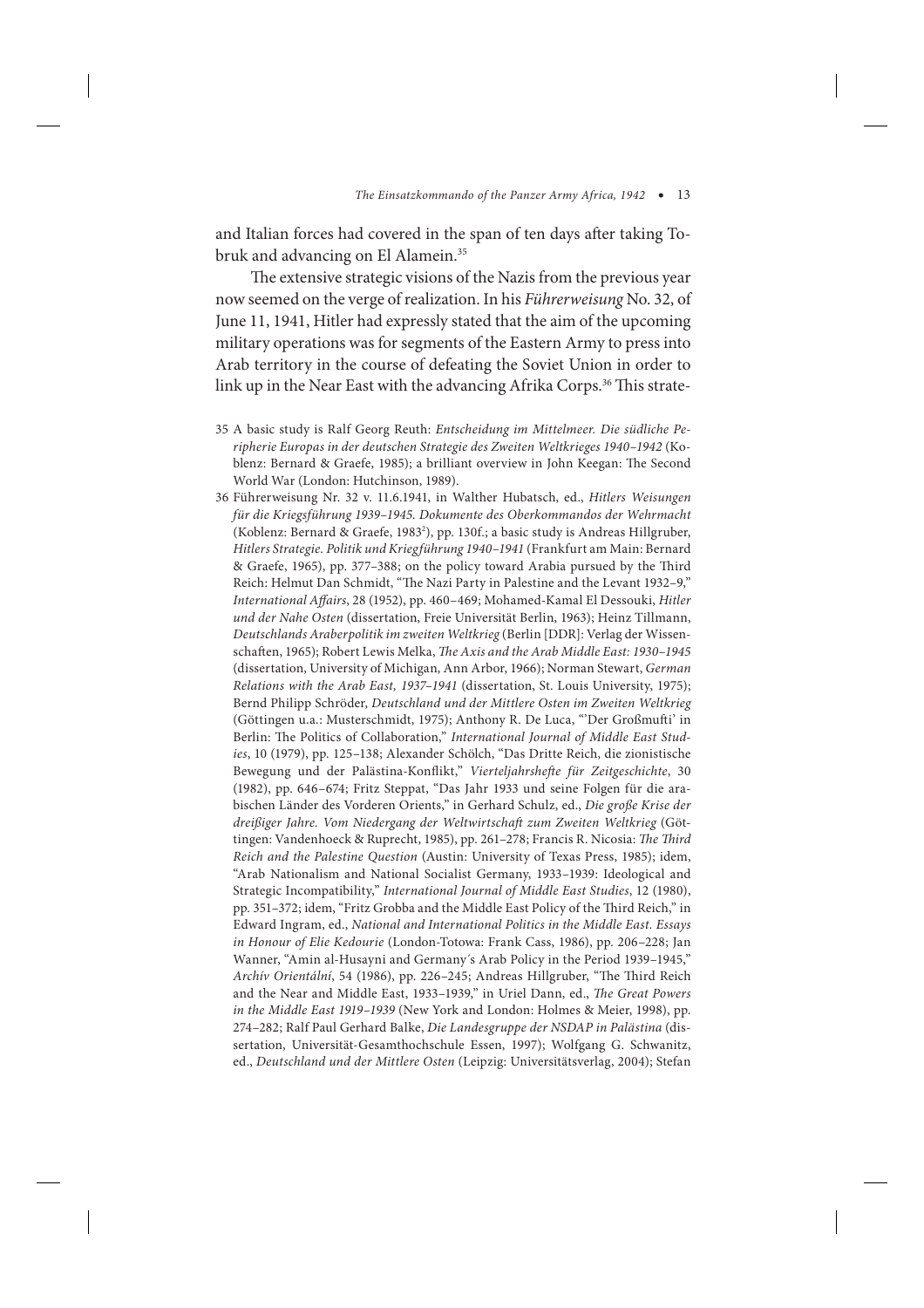gic goal was underscored anew by Foreign Minister Ribbentrop on July 9, 1942, during a discussion with the Japanese ambassador, Oshima:

However, if we can succeed in eliminating Russia as the principal ally of England and the U.S., and can advance through the Caucasus to the south, while Rommel on the other side is pressing forward through Egypt into the Near East, then the war will have been won. In any case, in the last four weeks we have come closer to this goal than the German leadership, even in its greatest optimism, could ever have hoped to achieve.<sup>37</sup>

On October 25, 1941, in the presence of Himmler and Heydrich, Hitler had formulated what should accompany this: "It's good if we are preceded by the fear that we are exterminating the Jews. The attempt to establish a Jewish state will end in failure."38

Rauff 's Einsatzkommando had been set up precisely for this task. At first glance its size may seem astonishing, since it consisted only of twenty-four men. But the experience of the Einsatzgruppen in Eastern Europe showed that the mass murder initiated by the Germans was often supported by local collaborators and thereafter could, solely under German direction, be smoothly and vigorously implemented. An analogy was present in the Near East, as numerous reports on the prevailing mood had long suggested: there were a large number of Arabs in the local population who would likely be willing accessories in these operations.39

Wild, "National Socialism in the Arab Near East between 1933 and 1939," *Die Welt des Islams*, 25 (1985), pp. 126–173; the gravity of the situation was played down in Gerhard Höpp, "Araber im Zweiten Weltkrieg — Kollaboration oder Patriotismus?" in Wolfgang Schwanitz, ed., *Jenseits der Legenden. Araber, Juden, Deutsche* (Berlin: Dietz, 1994), pp. 86–92; idem, Peter Wien, and René Wildangel, eds., *Blind für die Geschichte? Arabische Begegnungen mit dem Nationalsozialismus* (Berlin: Klaus Schwarz, 2004).

- 37 Aufzeichnung Gottfriedsen/Auswärtiges Amt (AA) v. 10.7.1942, Akten zur deutschen Auswärtigen Politik (ADAP) [Serie (Ser.) D (1937–1941), 13 vols., Ser. E (1941–1945), 8 vols., (Göttingen u.a.: Vandenhoeck & Ruprecht, 1950–1979)], Ser. E, vol. 3, pp. 129f.; the potential of the Allied military forces stationed in Palestine was assessed to be weak, see Feindlagebild OKH [picture of the situation of the enemy] Army Supreme Command/Gen.St.d.H./Fremde Heere West v. 13.7.1942, BA-MA, RH 2/1588.
- 38 Werner Jochmann, ed., *Adolf Hitler. Monologe im Führerhauptquartier 1941–1944. Die Aufzeichnungen Heinrich Heims* (Hamburg: Knaus, 1980), p. 106.
- 39 On domestic collaboration in unleashing pogroms in Kauen, Riga, and Lemberg, see Klaus-Michael Mallmann, Volker Rieß, and Wolfram Pyta, eds., *Deutscher Os-*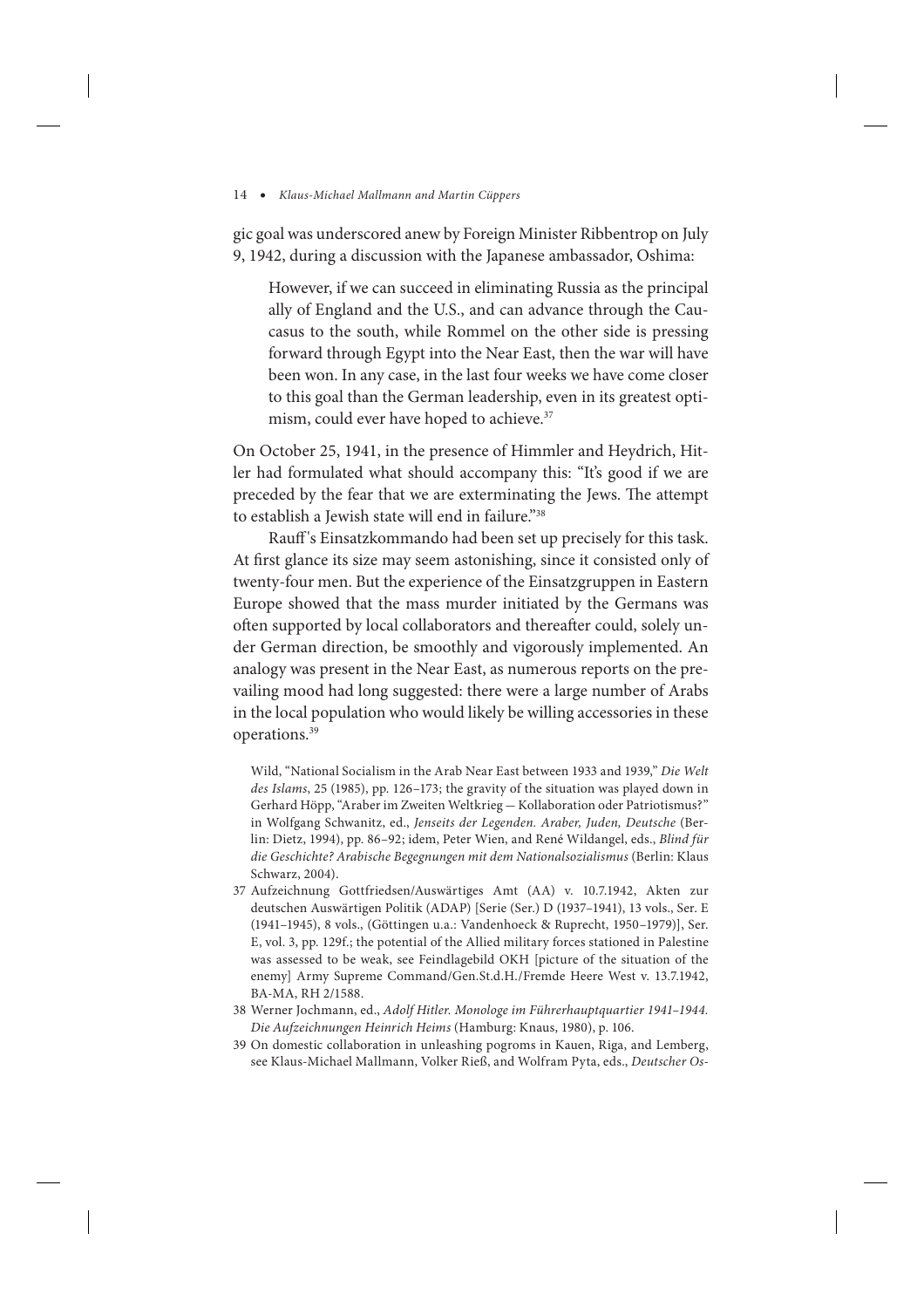In 1928, the cleric Hassan al-Banna had established the Muslim Brotherhood in Egypt. It formed the core cell of modern Islamic fundamentalism. In 1936, the Brotherhood was but a small organization with some 800 members. Yet its ranks soon swelled, and two years later it boasted a total of 200,000.<sup>40</sup> The driving factor behind this upsurge was mobilization for the Arab uprising in Palestine, as passages of the Koran hostile to Jews were interwoven with antisemitic formulations of struggle from the Third Reich, and the hatred of the Jews was transformed into *jihad*, "holy war."<sup>41</sup> The consequence was boycott campaigns and violent demonstrations under the slogan, "Jews out of Egypt and Palestine!"42 In October 1938, a conference of Islamic parliamentarians "for the defense of Palestine" was held in Cairo; antisemitic tractates were distributed, including the Arabic versions of Hitler's *Mein Kampf* and the *Protocols of the Elders of Zion*. 43

In contrast, the Syrian National Socialist Party, founded in Damascus by Antun Saadeh in 1932, was decidedly secular and totalitarian, as were the Phalanges Libanaises, founded in 1936, and based on the principle of the "strong leader." They postulated a folk-ethnic superiority and, in their external forms, borrowed from the paradigm of the NSDAP, as manifest in their swastika flag and fascist salute with a raised hand.<sup>44</sup>

In Trans-Jordan, under the Hashemite Emir Abdullah, the most moderate country in the region,<sup>45</sup> there were also traces of antisemi-

- 40 Abd Al-Fattah Muhammad el-Awaisi, *The Muslim Brothers and the Palestine Question 1928–1947* (London and New York: Tauris, 1998), p. 98.
- 41 Matthias Küntzel, *Djihad und Judenhaß. Über den neuen antijüdischen Krieg* (Freiburg: Ça ira, 2002), p. 22.
- 42 Brynjar Lia, *The Society of the Muslim Brothers in Egypt. The Rise of an Islamic Mass Movement 1928–1942* (Reading: Ithaca Press, 1998), pp. 235–247; Gudrun Krämer, *The Jews in Modern Egypt, 1914–1952* (Seattle: University of Washington Press, 1989), pp. 139–154.
- 43 Ibid., pp. 146f.
- 44 Labib Zuwiyya Yamak, *The Syrian Social Nationalist Party. An ideological Analysis* (Cambridge, MA: Harvard University Press, 1966), pp. 53ff., 76ff., 101ff., 124ff.; Miloš Mendel and Zdenĕk Müller, "Fascist Tendencies in the Levant in the 1930s and 1940s," *Archív Orientální*, 55 (1987), pp. pp. 2ff., 10ff.
- 45 Avi Shlaim: *The Politics of Partition. King Abdullah, the Zionists and Palestine 1921– 1951* (New York: Columbia University Press, 1990), pp. 39ff., 54ff.

*ten 1939–1945. Der Weltanschauungskrieg in Photos und Texten* (Darmstadt: Wissenschaftliche Buchgesellschaft, 2003), pp. 61–69, 79–84, 89–96.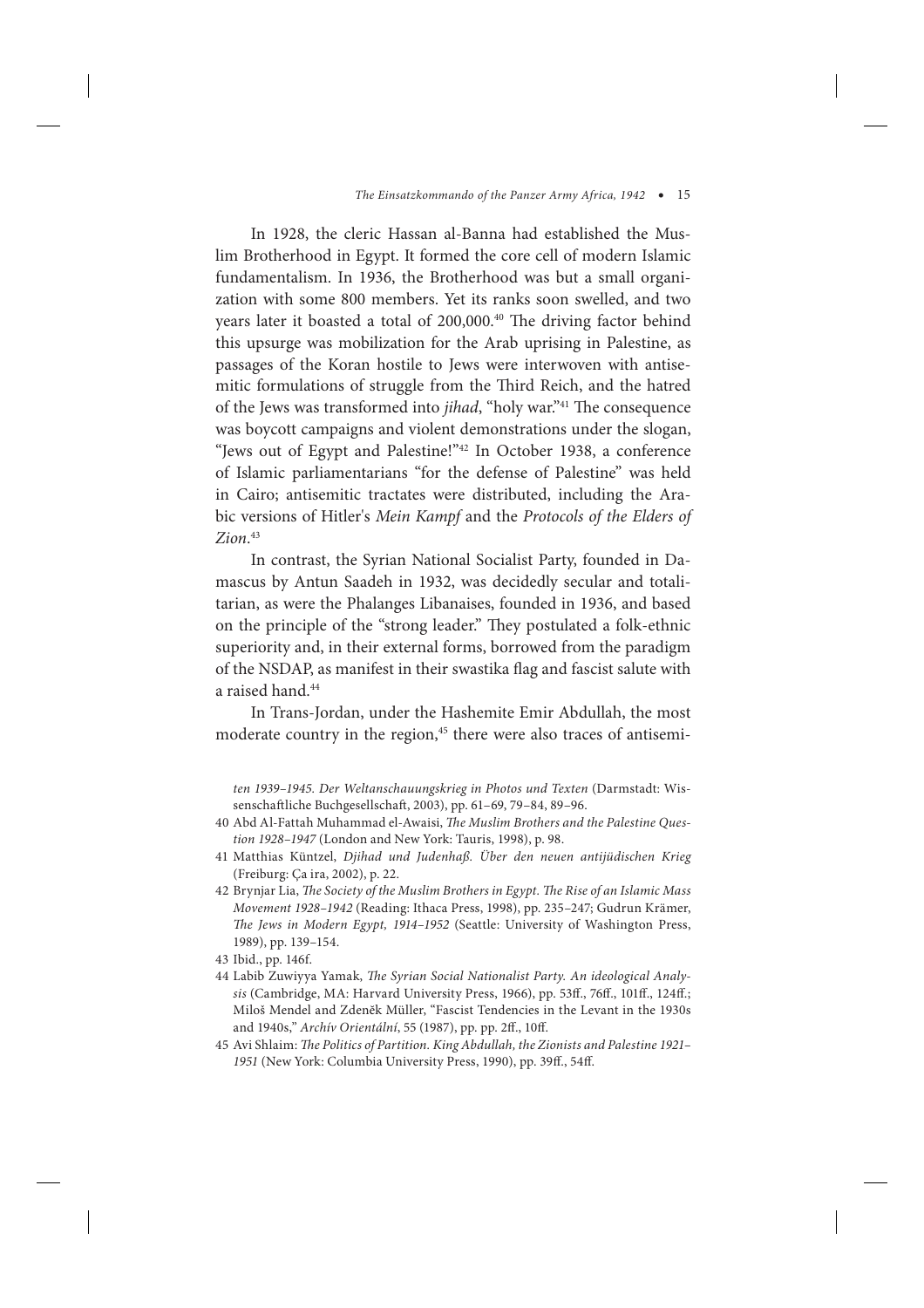tism. The British representative in Amman noted in February 1941: "There has been a certain amount of pro-Nazi talk."46

In Saudi Arabia, in 1939, King Ibn Saud offered the use of Saudi Arabia as a way station for German weaponry shipments to Palestine and openly expressed his sympathies for Nazi ideology: "All Arabs and Muslims throughout the world have great respect for Germany, enhanced by the struggle Germany is waging against Judaism, the arch enemy of the Arab nation."47

In March 1937, Walter Doehle, the German consul general in Jerusalem, wrote a position statement on the future aims of German policy in Palestine in which he commented on the enthusiasm for Nazism among Palestinians:

Palestinian Arabs in all social strata have great sympathies for the new Germany and its *Führer*. These are sympathies that should be deemed even more valuable since they are on a purely abstract level.… If a person identified himself as a German when faced with threats from an Arab crowd, this alone generally allowed him to pass freely. But when some identified themselves by making the "*Heil* Hitler" salute, in most cases the Arabs' attitude became expressions of open enthusiasm, and the German gave ovations, to which the Arabs responded loudly. Enthusiasm for our *Führer* and the new Germany is probably so widespread because the Palestinian Arabs, in their struggle for existence, long for an Arab "*Führer*." And because in their fight against the Jews, they sense that they share a common single front with the Germans.<sup>48</sup>

This glowing veneration for the *Führer* was confined not only to Palestine. A situation report from the German legation in Teheran emphasized the almost grotesque degree of enthusiasm among Muslims there for Nazism:

<sup>46</sup> Renate Dieterich: "'...in der warmen Jahreszeit ist ein Lagern im Freien überall möglich': Die deutsch-transjordanischen Beziehungen bis zum Ende des Zweiten Weltkriegs," in Schwanitz, *Deutschland und der Mittlere Osten*, pp. 66–85, quotation p. 79.

<sup>47</sup> Anlage zum Bericht Deutsche Gesandtschaft Djidda v. 18.2.1939, ADAP, Ser. D, Vol. 5, p. 680.

<sup>48</sup> Deutsches Generalkonsulat Jerusalem an AA v. 22.3.1937, Politisches Archiv des Auswärtigen Amtes Berlin (PAAA), R 104791.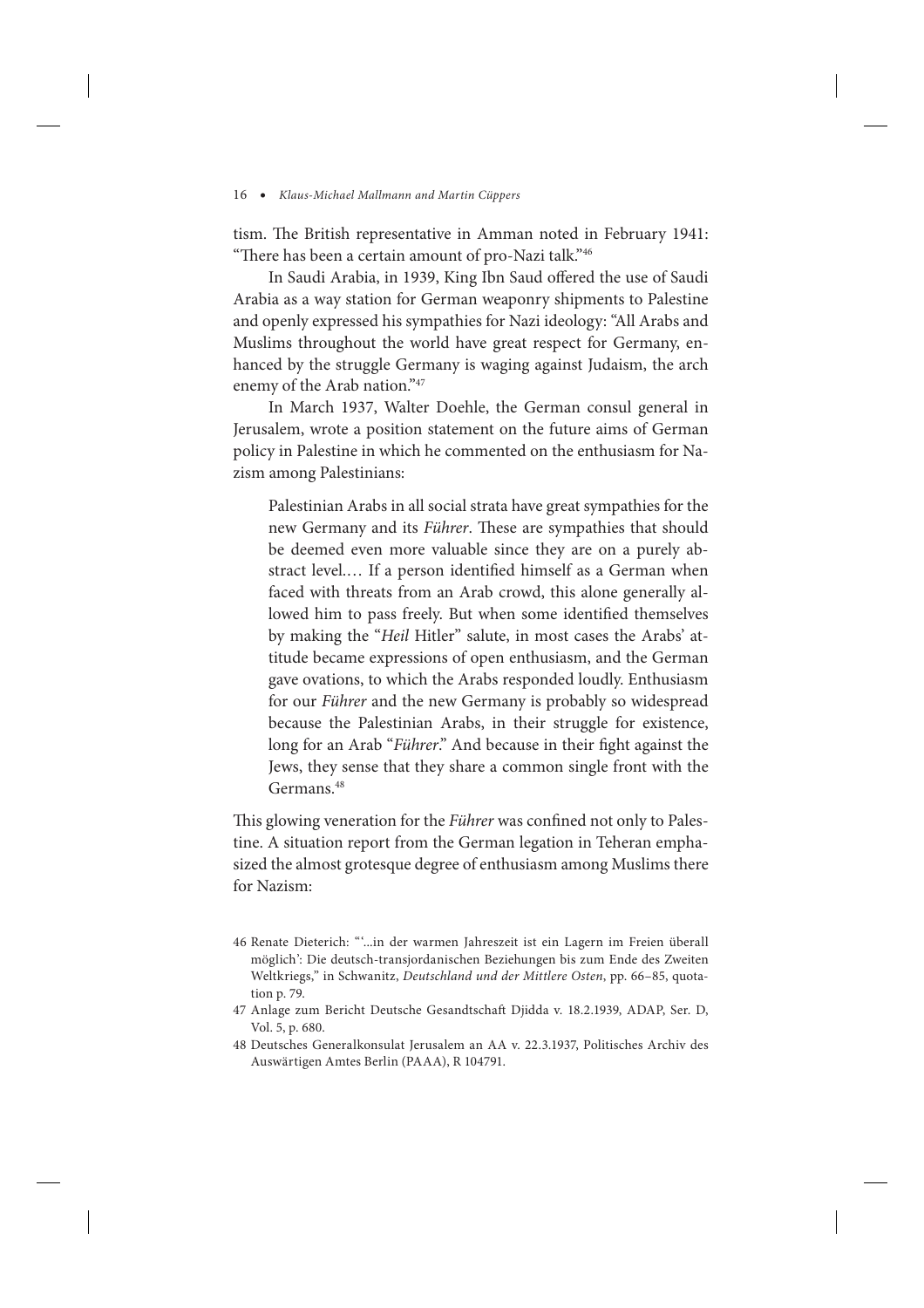In his press, a Teheran printer of pictures made pictures of the *Führer* as well as of Ali, the first Imam. For months, these large pictures were hanging to the left and right of the front door to his shop. Anyone with the proper knowledge understood this juxtaposition. Its meaning: Ali is the first Imam, Adolf Hitler the last.<sup>49</sup>

Among Arabs, in the summer of 1942, there was indeed a concrete expectation that the Germans would soon be on the march, advancing in force into the region. In mid-August, a liaison officer commented on the situation in Syria:

The friendly mood to the Germans among the Muslim Arabs continues unabated. In general, they express the wish that the Germans might soon arrive and liberate the country from the occupying forces and from its misery. To speak about Hitler publicly, the Arabs use a number of pseudonyms. The newest code name for Hitler is "*Hajj Numur*," the tiger. Wishes for Hitler's victory often serve as a form of greeting.<sup>50</sup>

Correspondingly, a military handbook on Syrian political life listed pro-German parties and groupings almost exclusively: if the Wehrmacht should appear on the scene, they would not resist but rather would collaborate with the conquering forces.<sup>51</sup> That same year, the British Secret Intelligence Service assessed the situation in Iraq, concluding that 95 percent of the population there was also favorably disposed toward Germany.52

In the same tenor, a report by Schellenberg on Palestine noted:

The exceptionally positive attitude among Arabs toward Germans is largely connected with the hope that "Hitler will come" to drive out the Jews. Field Marshal Rommel has become a legendary personality. Thus it is that Arabs today long for a German invasion, and repeatedly ask when the Germans will arrive. And they are very unhappy that they have no weapons.

50 Bericht V-Mann "Antonius" v. 13.8.1942, BA-MA, RH 2/1790.

<sup>49</sup> Dto. Deutsche Gesandtschaft Teheran v. 2.2.1941, ibid., R 60690; see S. Djalal Madani, *Iranische Politik und Drittes Reich* (Frankfurt am Main: Peter Lang, 1986).

<sup>51</sup> Jon Kimche, *Seven Fallen Pillars. The Middle East, 1915–1950* (London: Secker & Warburg, 1950), p. 36.

<sup>52</sup> Reeva Spector Simon, *Iraq Between the Two World Wars. The Militarist Origins of Tyranny* (New York: Columbia University Press, 2004), p. 34.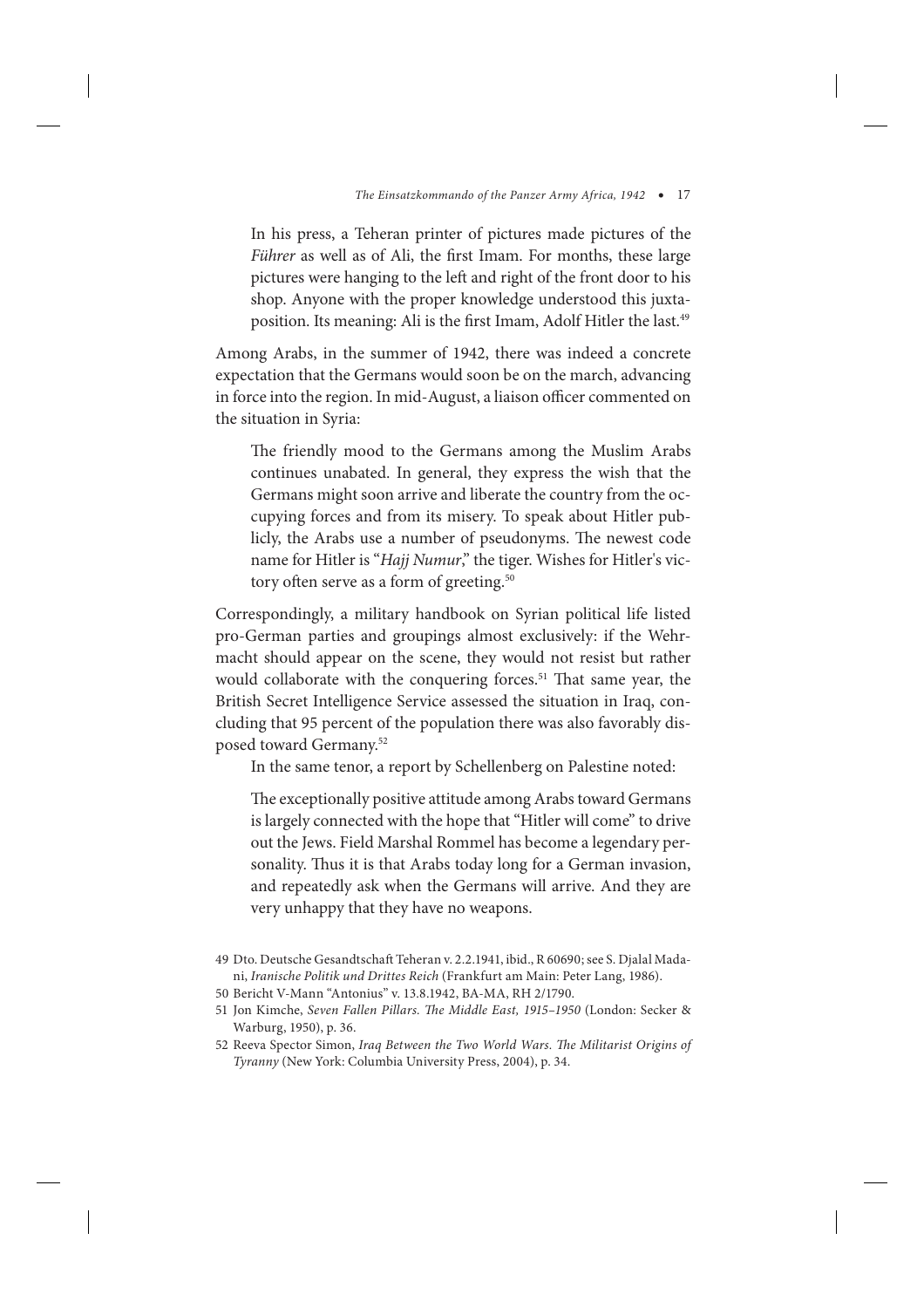Schellenberg commented on the impact of German radio propaganda in Palestine:

The Arabs have an unshakable faith that the Germans will be victorious. The German short wave broadcasts are listened to only by a small number. But their content soon makes the rounds of the Arab people. It is exaggerated and embellished in an Oriental manner to the point where the original text can barely be recognized.53

Just how volatile the mood was in the summer of 1942, in heated anticipation of the arrival of the German forces, is reflected in the report of a liaison officer. He noted that part of the 9th British Army had remained in Palestine, despite the ever-more critical military situation, in order to defend the Jewish population there from Arab attacks.<sup>54</sup> Such defensive measures also appear to have been urgently needed, because in the course of the German advance, thousands of Arab soldiers had deserted the British army. By 1943, some 8,000 Arabs, 7,000 of them from Palestine, had deserted with their weapons and disappeared into hiding, so as to join Rommel's invasion later on.<sup>55</sup>

Already in June 1941, Hitler was contemplating possible collaboration between the Arabs and the Third Reich. He spoke of "utilizing the Arab liberation movement" as an important trump card for the Germans against the existing British position and presence in the Near East.56 The decisive link between National Socialism and the Arab cause was antisemitism. A liaison officer reported in the summer of 1942: "The English have managed to make themselves hated

<sup>53</sup> Chef der Sicherheitspolizei und des SD (CdS) VI C 13 an AA v. 21.12.1942, BAB, NS 19/186; see Seth Arsenian, "Wartime Propaganda in the Middle East," *The Middle East Journal*, 2 (1948), pp. 417–429; Reimund Schnabel, *Mißbrauchte Mikrofone. Deutsche Rundfunkpropaganda im Zweiten Weltkrieg. Eine Dokumentation* (Vienna: Europa Verlag, 1967), pp. 258–313, 411–414; Bernd Trentow and Werner Kranhold, "Im Dienst imperialistischer Weltherrschaftspläne. Zum Orient-Einsatz des faschistischen Rundfunks im zweiten Weltkrieg," *Beiträge zur Geschichte des Rundfunks*, 7 (1973), no. 4, pp. 22–50.

<sup>54</sup> Auszug aus Bericht V-Mann "Cuno" v. 31.7.1942, BA-MA, RH 2/1785.

<sup>55</sup> Jacob C. Hurewitz, *The Struggle for Palestine* (New York: Norton, 1950), p. 119; Nicholas Bethell, *The Palestine Triangle: The Struggle between the British, the Jews, and the Arabs, 1935–1948* (London: A. Deutsch, 1979), pp. 140f.

<sup>56</sup> Führerweisung Nr. 32 v. 11.6.1941, in Hubatsch, p. 131.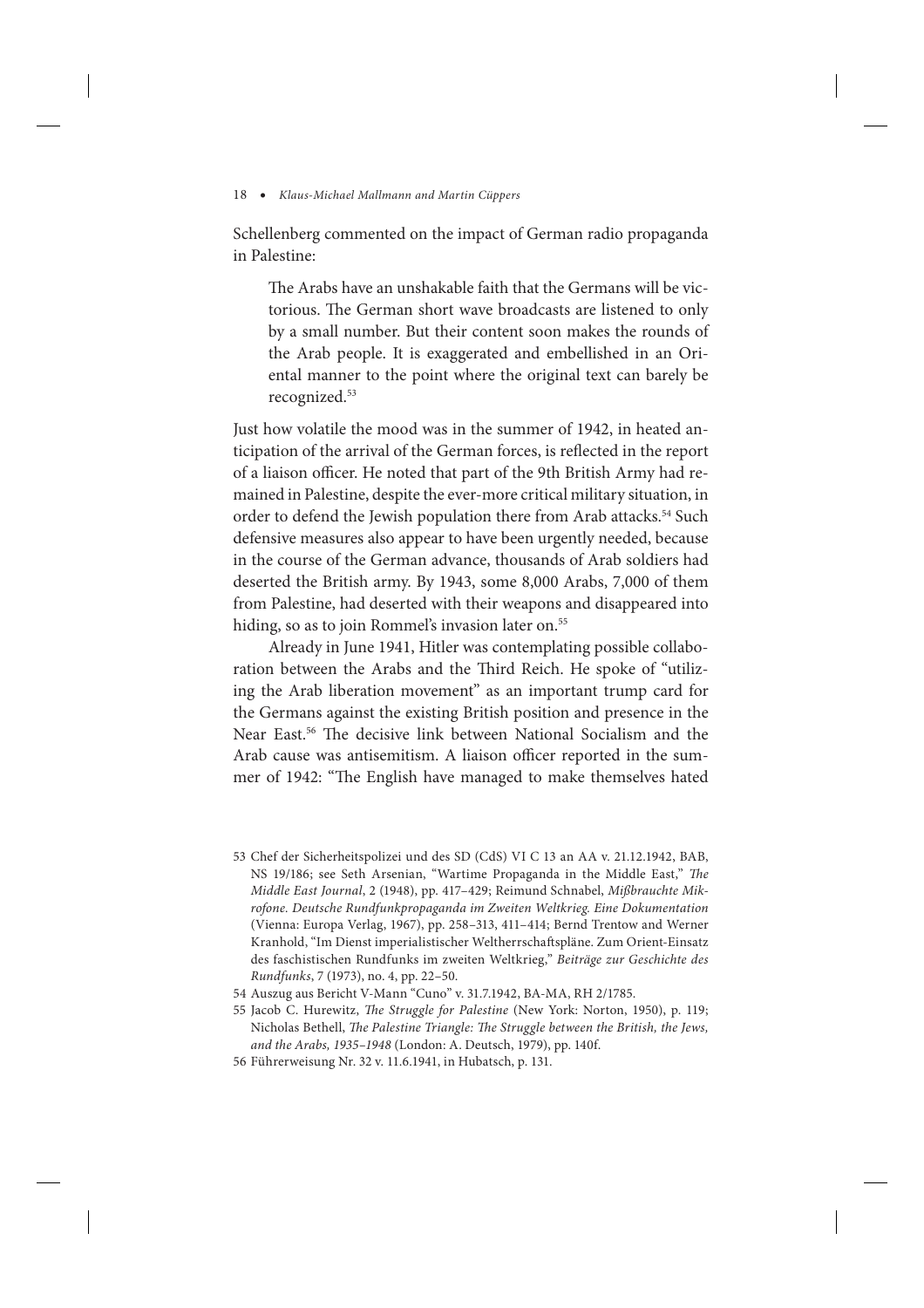throughout the Near East, especially because of their alliance with the Jews."57

Erwin Ettel, *SS-Brigadeführer* and expert on the Near East in the Foreign Office, noted that same year:

The Arab Question is bound up insolubly with the Jewish Question. The Jews are the mortal enemy of the Arabs, as they are the deadly enemy of the Germans. Anyone in Germany who deals with Arab politics must be a convinced and uncompromising adversary of the Jews.<sup>58</sup>

# **Amin el-Husseini: Nazi Collaborator and Radical Jew-Hater**

The most important collaborator with the Nazis on the Arab side, and, at the same time, a rabid antisemite, was Haj Amin el-Husseini, the Grand Mufti of Jerusalem. In his person, we can see exemplified the decisive role played by hatred for the Jews within the project of German-Arab cooperation. There are countless statements made by him during his lifetime that clearly articulate his antisemitic attitudes. For example, el-Husseini gave a talk on the occasion of the opening of the Islamic Central Institute in Berlin in 1942, which prototypically reflects his recurrent patterns of interpretation. On the one hand, he argued along fundamentalist Islamic lines, emphasizing: "Among the most bitter enemies of the Muslims, who for ages have professed their hostility and everywhere make use of spite and cunning in their encounter with Muslims, are the Jews and their accessories." On the other hand, the Mufti was not only a religious fanatic. In order to disseminate hatred of the Jews, he also resorted to the central antisemitic stereotypes of Nazi ideology, as another passage from this lecture shows:

<sup>57</sup> Wiedergabe Bericht V-Mann [reproduced report, liaison] "Cuno I" v. 6.8.1942, BA-MA, RH 2/1764.

<sup>58</sup> Notiz Ettel/AA (undated/end of 1942), PAAA, R 27325; on Erwin Ettel, see Hans-Jürgen Döscher, *Das Auswärtige Amt im Dritten Reich. Diplomatie im Schatten der "Endlösung"* (Berlin: Siedler, 1987), pp. 168ff.; Frank Bajohr: "'Im übrigen handle ich so, wie mein Gewissen es mir als Nationalsozialist vorschreibt'. Erwin Ettel vom SS-Brigadeführer zum außenpolitischen Redakteur der ZEIT," in Matthäus and Mallmann, eds., *Deutsche, Juden, Völkermord*, pp. 241–255.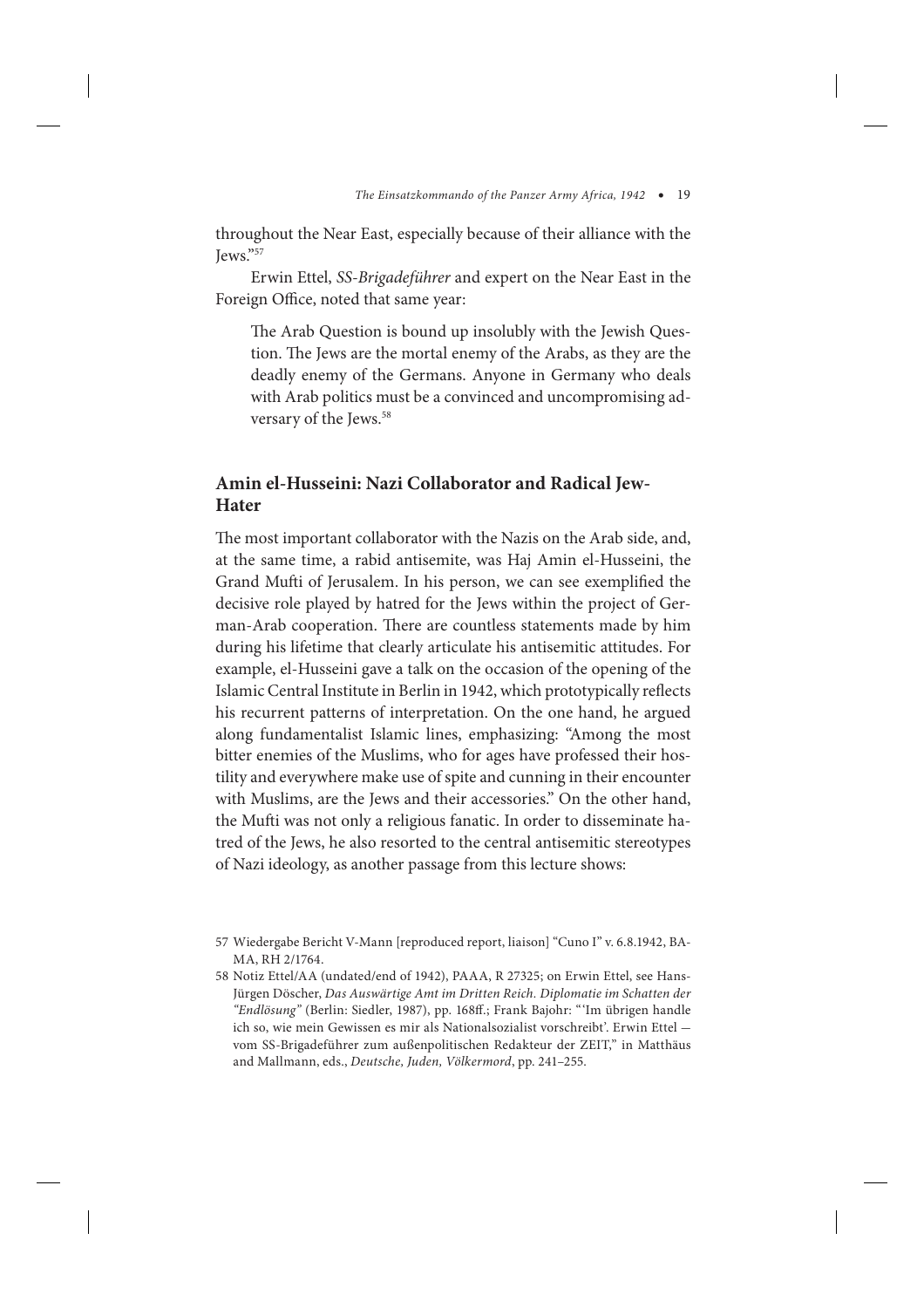In England and America, Jewish influence is dominant. It is the same Jewish influence that lurks behind godless communism, which is inimical to all religions and fundamental principles. That Jewish influence is what has incited the peoples, plunging them into this destructive war of attrition, whose tragic fate benefits the Jews and only them. The Jews are the inveterate enemies of the Muslims, along with their allies the British, the Americans and the Bolsheviks.59

Such passages indicate that el-Husseini and his rhetoric should not be characterized solely along one-dimensional lines as an Arab nationalist. Especially when he was concerned with eliminating the Jewish presence in Palestine or elsewhere, the Grand Mufti was a National Socialist and Islamic fundamentalist at one and the same time.

Who was Haj Amin El-Husseini? He was born between 1893 and 1897 to one of the two most influential families in Palestine. His grandfather, father, and brother before him had all occupied the religious office of *Mufti* (judge) of Jerusalem, but he had only a superficial religious education. He then embarked on a military career in the Ottoman army, where he also served during World War I.<sup>60</sup> After that, he became even more opposed to the newly created British Mandate in Palestine, and an advocate of the Arab cause. El-Husseini was one of the instigators of the pro-Syrian riots in Jerusalem in April 1920, and

- 59 Rede Mufti zur Eröffnung des Islamischen Zentralinstituts v. 18.12.1942, PAAA, R 27327; see Matthias Küntzel, "Von Zeesen bis Beirut. Nationalsozialismus und Antisemitismus in der arabischen Welt," in Doron Rabinovici, Ulrich Speck, and Natan Sznaider, eds., *Neuer Antisemitismus? Eine globale Debatte* (Frankfurt am Main: Suhrkamp, 2004), pp. 271–293.
- 60 Biographical: Simon Wiesenthal, *Großmufti* — *Großagent der Achse* (Salzburg-Wien: Ried, 1947); Joseph B. Schechtman, *The Mufti and the Fuehrer. The Rise and Fall of Haj Amin el-Husseini* (New York and London: Thomas Yoseloff, 1965); Taysir Jbara, *Palestinian Leader Hajj Amin Al-Husayni Mufti of Jerusalem* (Princeton: Kingston Press, 1985); Klaus Gensicke, *Der Mufti von Jerusalem, Amin el-Husseini, und die Nationalsozialisten* (Frankfurt/M.: Peter Lang, 1988); Philip Mattar, *The Mufti of Jerusalem. Al-Hajj Amin al-Husayni and the Palestinian National Movement* (New York: Columbia University Press, 1988); Zvi Elpeleg, *The Grand Mufti. Haj Amin al-Hussaini, Founder of the Palestinian National Movement* (London and Portland: Frank Cass, 1993); playing down the gravity of the figure: Rainer Zimmer-Winkel, ed., *Eine umstrittene Figur: Hadj Amin al-Husseini* — *Mufti von Jerusalem* (Trier: Aphorisma, 1999); Gerhard Höpp, ed., *Mufti-Papiere. Briefe, Memoranden, Reden und Aufrufe Amin al-Husainis aus dem Exil, 1940–1945* (Berlin: Klaus Schwarz, 2001).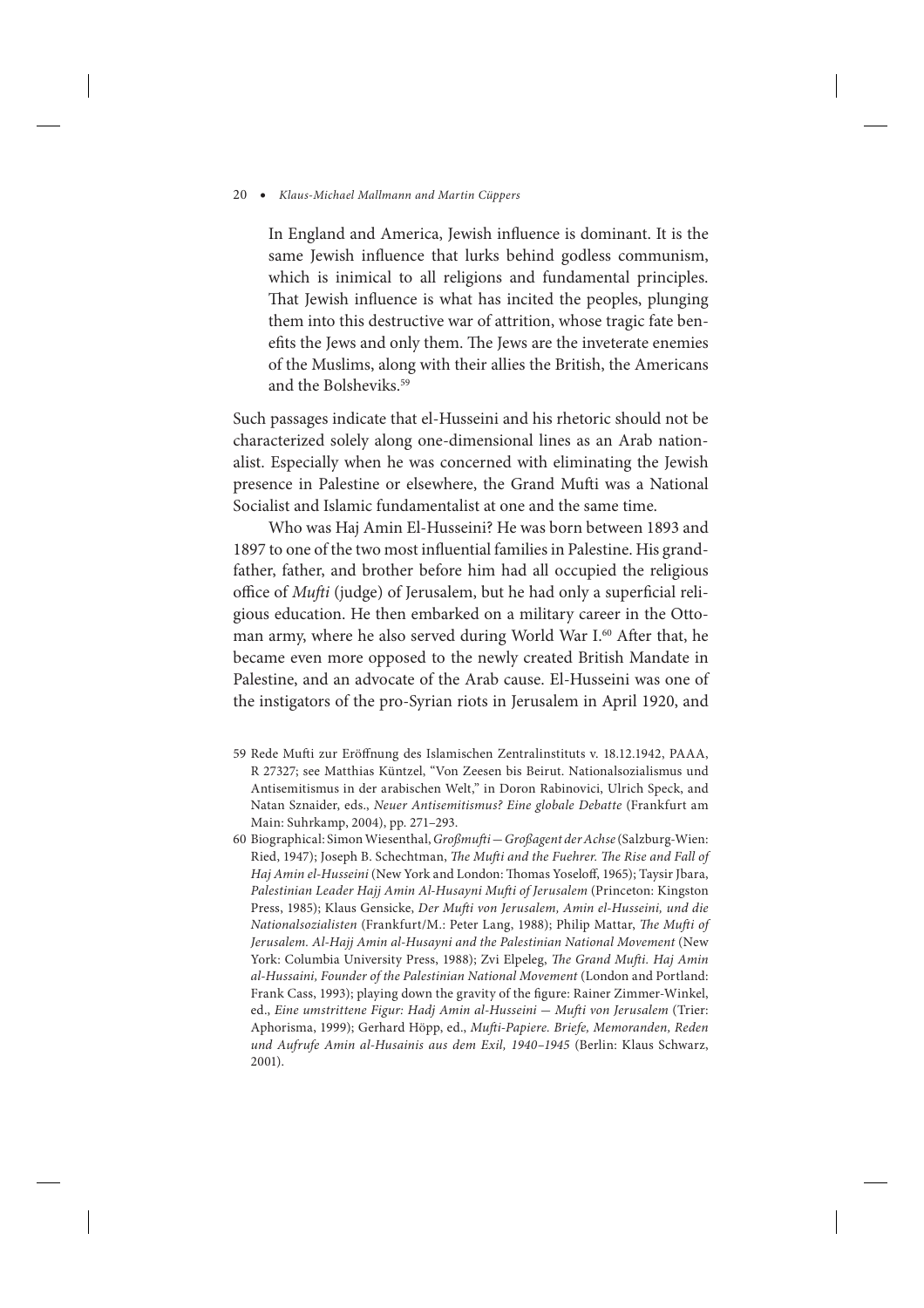also steered them in an anti-Jewish direction. The result was five Jews dead and 234 injured. El-Husseini fled to Syria and was sentenced in absentia by the British to ten years in prison.<sup>61</sup>

But exile and condemnation did not spell the early political end of the demagogue. Rather, the British awarded him with an important office, in a conciliatory move toward the Palestinian-Arab national movement. In a manipulated electoral procedure, he was named Mufti of Jerusalem; the next year, he became President of the Supreme Muslim Council, which the British had created. Thus, in a very short time, he found himself exercising the greatest influence of any Arab in Palestine.62 In the meanwhile, Arab riots in 1921 led to the death of forty-seven Jews. In 1929, a renewed wave of disturbances took a total of 133 Jewish lives.

It was precisely the terror that raged in 1929 that indicates vividly the fact that those who were behind the disturbances were not simply seeking to prevent the mounting Zionist immigration; rather they were fighting the essence of Jewish life in Palestine as a whole. Responding to calls on August 16, 1929, the birthday of the Prophet Muhammed, 2,000 Muslims descended on the Western Wall in Jerusalem, shouting

61 On Arab politics in Palestine, see John Marlowe, *Rebellion in Palestine* (London: Cresset Press, 1946); idem, *The Seat of Pilate. An Account of the Palestine Mandate* (London: Cresset Press, 1959); Albert M. Hyamson, *Palestine under the Mandate 1920–1948* (London: Methuen, 1950); Yehoshua Porath, *The Emergence of the Palestinian-Arab National Movement. Vol. 1: 1918–1929* (London: Frank Cass, 1974); idem, *The Palestinian Arab National Movement. Vol. 2: 1929–1939. From Riots to Rebellion* (London: Frank Cass, 1977); idem, *In Search of Arab Unity 1930–1945* (London: Frank Cass, 1986); Tom Bowden, "The Politics of the Arab Rebellion in Palestine 1936–39," *Middle Eastern Studies,* 11(1975), pp. 147–174; Bernard Wasserstein, *The British in Palestine. The Mandatory Government and the Arab-Jewish Conflict 1917–1929* (London: Royal Historical Society, 1978); Michael J. Cohen, *Palestine: Retreat from the Mandate. The Making of British Policy, 1936–45* (London: Paul Elek, 1978); idem, *The Origins and Evolution of the Arab-Zionist Conflict* (Berkeley: University of California Press, 1987); idem and Martin Kolinsky, eds., *Britain and the Middle East in the 1930s. Security Problems, 1935–1939* (Basingstoke: Macmillan, 1992); Ann Mosely Lesch, *Arab Politics in Palestine, 1917–1939. The Frustration of a Nationalist Movement* (Ithaca-London: Cornell University Press, 1979); David Th. Schiller, *Palästinenser zwischen Terrorismus und Diplomatie. Die paramilitärische palästinensische Nationalbewegung von 1918 bis 1981* (Munich: Bernard & Graefe, 1982); Uri M. Kupferschmidt, *The Supreme Muslim Council. Islam under the British Mandate for Palestine* (Leiden: Brill, 1987); Issa Khalaf, *Politics in Palestine. Arab Factionalism and Social Disintegration 1939–1948* (New York: State University of New York Press, 1991).

62 Gensicke, *Der Mufti von Jerusalem*, pp. 30–33.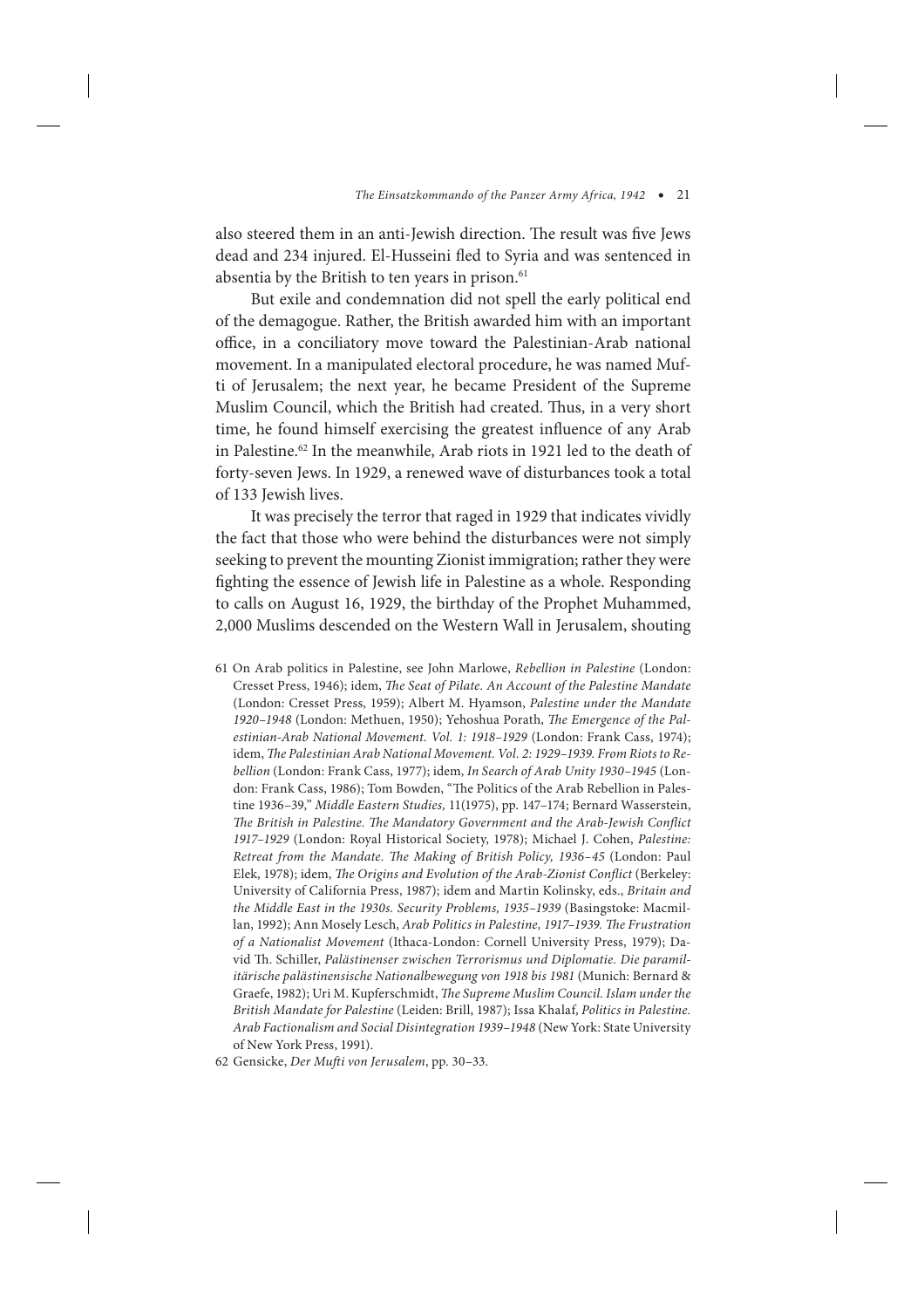slogans such as, "Kill the Jews." In their frenzy, they beat up Jews praying at that holy site. A week later, on August 23, Arab rioting escalated in the city, and that same afternoon a rumor also reached Hebron that Jews were slaughtering Arabs in Jerusalem. Centuries of the small Jewish minority's peaceful coexistence with the Arabs in Hebron could not halt the subsequent wave of anti-Jewish violence that erupted. On August 24, 1929, an all-out massacre took place in Hebron, and sixtyseven Jews were murdered.<sup>63</sup>

Following the Nazi rise to power in Germany, the Mufti immediately commanded great sympathy and admiration. In March 1933, he sent the new rulers in Berlin his best wishes, stressing in particular his unconditional support for the struggle against Jewish influence.<sup>64</sup> In 1937, el-Husseini intensified his contacts with Germany and tried to obtain financial aid. The Nazis' increased interest in the region and search for potential allies there was manifest in the trip to the Near East taken by Herbert Hagen, the head of the Judenreferat in the SD-Hauptamt, and by his associate Adolf Eichmann in the fall of 1937.<sup>65</sup>

After a new Arab revolt erupted in mandatory Palestine — beginning in April 1936, and which, by October 15, 1936, cost some eighty Jewish lives<sup>66</sup> – the British Peel Commission published its report, on July 7, 1937, outlining a plan to partition Palestine and create a Jewish state on some 15 percent of the territory. Immediately thereafter a new Arab uprising flared, developing into an anti-Jewish and anti-British guerrilla war. In 1938, it cost 297 Jewish lives.<sup>67</sup> The Mufti had managed to avoid arrest by the British by fleeing to safety in 1937, to the grounds of the Al-Aksa Mosque. From there, he continued to lead the uprising.<sup>68</sup>

- 63 Tom Segev, *One Palestine, Complete. Jews and Arabs under the British Mandate*  (London: Little, Brown, 2000), pp. 314ff., 321–327; Lesch, *Arab Politics in Palestine,* pp. 209f.
- 64 Deutsches Generalkonsulat Jerusalem an AA v. 31.3.1933, PAAA, R 78325.
- 65 SD-Hauptamt/II 112: Palästinareise-Bericht v. 4.11.1937, BAB, R 58/954; see Friedrich Paul Harald Neubert, *Die deutsche Politik im Palästina-Konflikt 1937/38* (dissertation, Rheinische Friedrich-Wilhelm-Universität Bonn, 1977); Michael Wildt, ed., *Die Judenpolitik des SD 1935 bis 1938. Eine Dokumentation* (Munich: Oldenbourg, 1995).
- 66 Aufzeichnung AA v. 19.1.1937, PAAA, R 104786.
- 67 Schechtman, *The Mufti and the Fuehrer*, p. 73.
- 68 In detail, see Segev, *One Palestine, Complete*, pp. 398–403, 415–443; for National-Socialist glorifications of the Arab revolt, see Giselher Wirsing, *Engländer, Juden, Araber in Palästina* (Jena: Diederichs, 1938); Karl L. Kossak-Raytenau, *Mord und*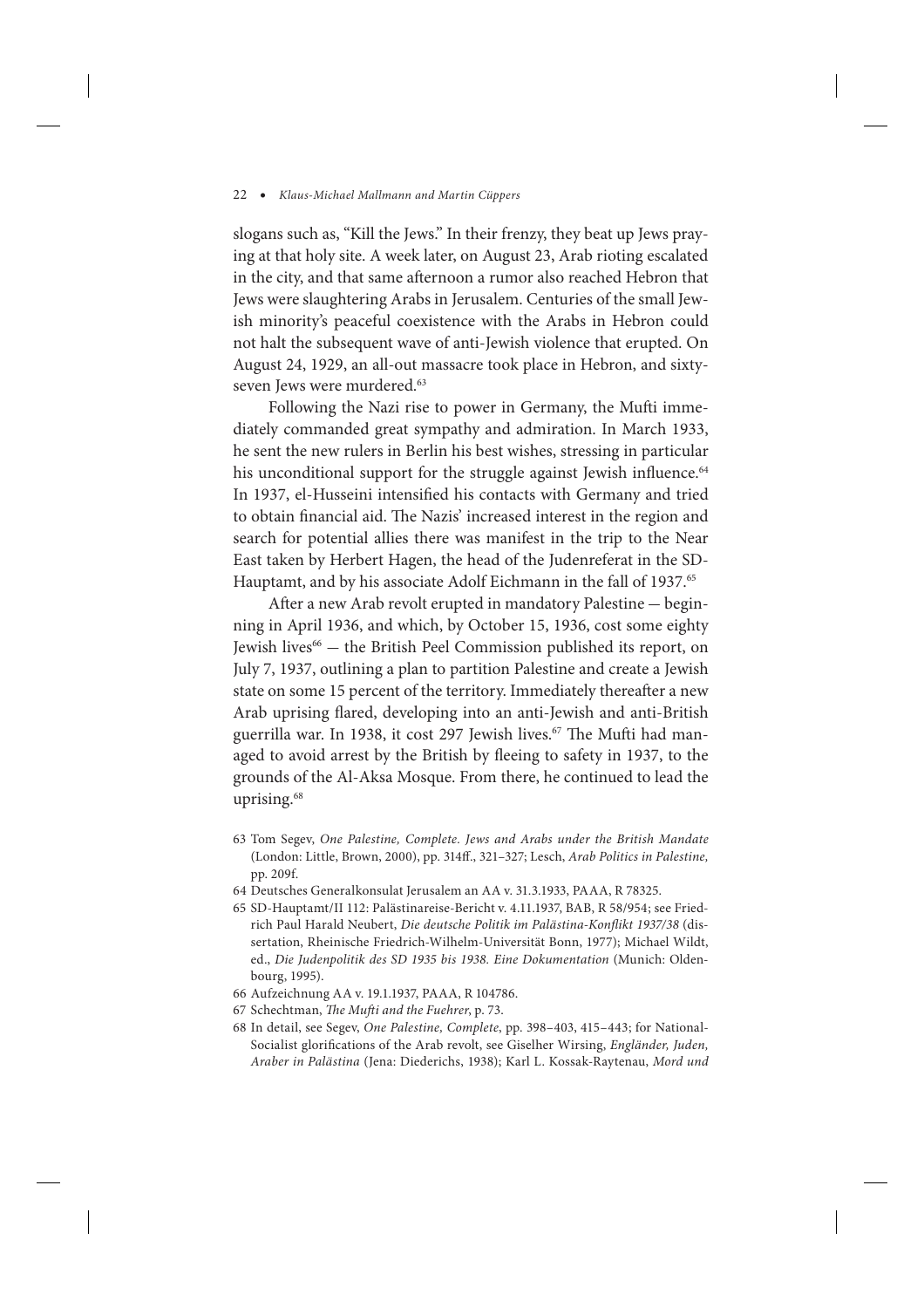A report by German Vice-Consul Herbert Dittmann gives an indication of the atmosphere in the country at the time, even if it might reflect to a certain extent what a Nazi official hoped to find. He noted that there was "anarchy for all practical purposes" in Palestine. Then he spoke about the methods being employed by the terrorists: "The initially small number of Arabs active in the uprising have managed in the meantime to gain the support of the entire Arab people." Their methods are "often quite cruel." The fanatic activists employed the "most extreme personal terror, which does not hesitate to perpetrate targeted killings." People accused of cooperating in any way with the British mandatory administration had been murdered; at times their bodies were mutilated, their hearts torn out, or throats cut and tongues removed. Those murdered in this way were then buried with signs saying, "This is how we treat those who betray the national cause."<sup>69</sup>

Such massive terror within the society abruptly interrupted the development of a civil society in the Arab community in Palestine. The Arab sphere broke its link with the British legal system and any semblance of constitutional law, instead using unbridled violence to pass judgment as it saw fit. The insurgents forced their will on Palestinian society and replaced the rule of law by arbitrary force. The society was now based on surveillance and informing on one's neighbors. As Dittmann described the situation, it hunted down the "enemies of the revolution" and "un-Islamic" deviants.70

Not all Arabs in Palestine joined the faction led by the Mufti, becoming radical antisemites. But the consequence of this deluge of terror was that moderate voices were silenced; to advocate such views had now become a threat to one's very life.

Dittmann confirmed that the terrorists were ultimately successful. They now could seriously be considered to have become the "agents of a popular movement." He illustrated this by noting a development he had recently observed in the streets:

- 69 Deutsches Generalkonsulat Jerusalem an AA [German Consulate General Jerusalem to Foreign Office] v. 14.9.1938, PAAA, R 104790.
- 70 See also Yuval Arnon-Ohanna, "The Bands in the Palestinian Arab Revolt, 1936– 1939: Structure and Organization," *Asian and African Studies*, 15 (1981), pp. 244ff.

*Brand im "heiligen" Land. Ein Tatsachenbericht* (Herrsching: Deutscher Hort, 1939); Iwo Jorda, *Araber-Aufstand. Erlebnisse und Dokumente aus Palästina* (Vienna-Leipzig: Wilhelm Braumüller, 1943); Kurt Fischer-Weth, *Amin Al-Husseini. Großmufti von Palästina* (Berlin: Titz, 1943).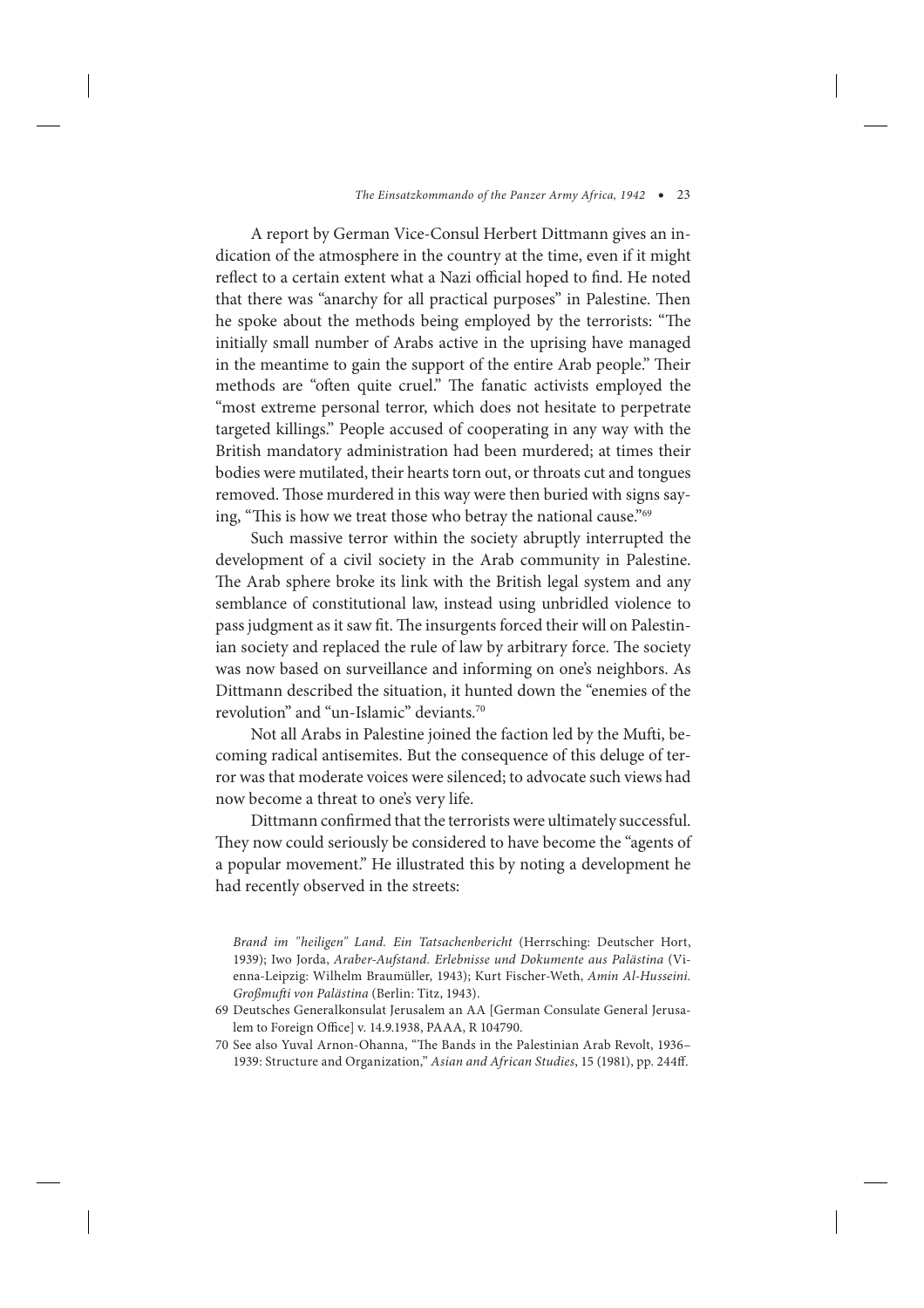Suddenly the word went out that all who supported the national cause of Palestine should wear the same headdress as the insurgents, a *kaffiyeh* and *agal* [headscarf and double cord]. This order was adhered to by the entire Arab population in Palestine, Muslim and Christian, *effendis* and *fellahs*, so that today the *tarbush*, the headdress of the urban Arabs over centuries, has completely vanished from view, and the towns in Palestine provide an external image that is completely changed.

The insurgents had requested the Germans in Palestine to use swastika flags for their own protection in order to identify themselves. On the whole, in Dittmann's view, the Palestinian Arabs felt that, "it is possible for a united, fanatic people to force their will even on the English, who previously had been regarded as invulnerable."71

While the uprising in Palestine raged on unabated, the Grand Mufti managed, in October 1937, to flee from Jerusalem to Lebanon, under the very eyes of the British. Two years later, he fled to Iraq.<sup>72</sup> There he quickly established contact with an influential circle of military men well disposed toward the Germans, and politicians around Rashid Ali al-Gailani, who, in 1940, became the Iraqi prime minister, but was soon forced to step down in January 1941.73 When it became clear that the British were successfully pressing his successor for a more critical policy toward the Axis powers, al-Gailani and the Iraqi military staged a coup against the government on April 1, 1941, with the support of the Mufti. The insurgents sought military assistance in Germa-

- 71 Deutsches Generalkonsulat Jerusalem an AA v. 14.9.1938, PAAA, R 104790. See, also, the report of the Viennese author Franz Schattenfroh, who traveled to Palestine in 1939: Franz Schattenfroh, *Britenfaust und Judengeist. Eine Reise durch Aegypten und Palästina im Schatten des Krieges*, (Berlin: Payer & Co., 1940), pp. 61–66; and the reports of Leopold von Mildenstein, the *Judenreferent* in the SD-Hauptamt in 1935–36, who also visited the Near East before the outbreak of the war: Leopold von Mildenstein, *Naher Osten* — *vom Straßenrand erlebt. Ein Reisebericht*, (Stuttgart: Union Deutsche Verlagsanstalt, 1941), pp. 115; *Rings um das brennende Land am Jordan. Eine Fahrt bis zu den Quellen des flüssigen Goldes* (Berlin: Otto Stollberg, 1938), p. 63. On Mildenstein, see Klaus Drobisch, "Die Judenreferate des Geheimen Staatspolizeiamtes und des Sicherheitsdienstes der SS 1933 bis 1939," *Jahrbuch für Antisemitismusforschung*, 2 (1993), pp. 240, 251.
- 72 Joseph Nevo, "Al-Hajj Amin and the British in World War II," *Middle Eastern Studies*, 20 (1984), pp. 3–16.
- 73 Philip Mattar, "Amin Al-Husayni and Iraq's Quest for Independence 1939–41," *Arab Studies Quarterly*, 6 (1984), pp. 267–281; Walid M.S. Hamdi, *Rashid Ali al-Gailani and the Nationalist Movement in Iraq 1939–1941* (London: Darf, 1987).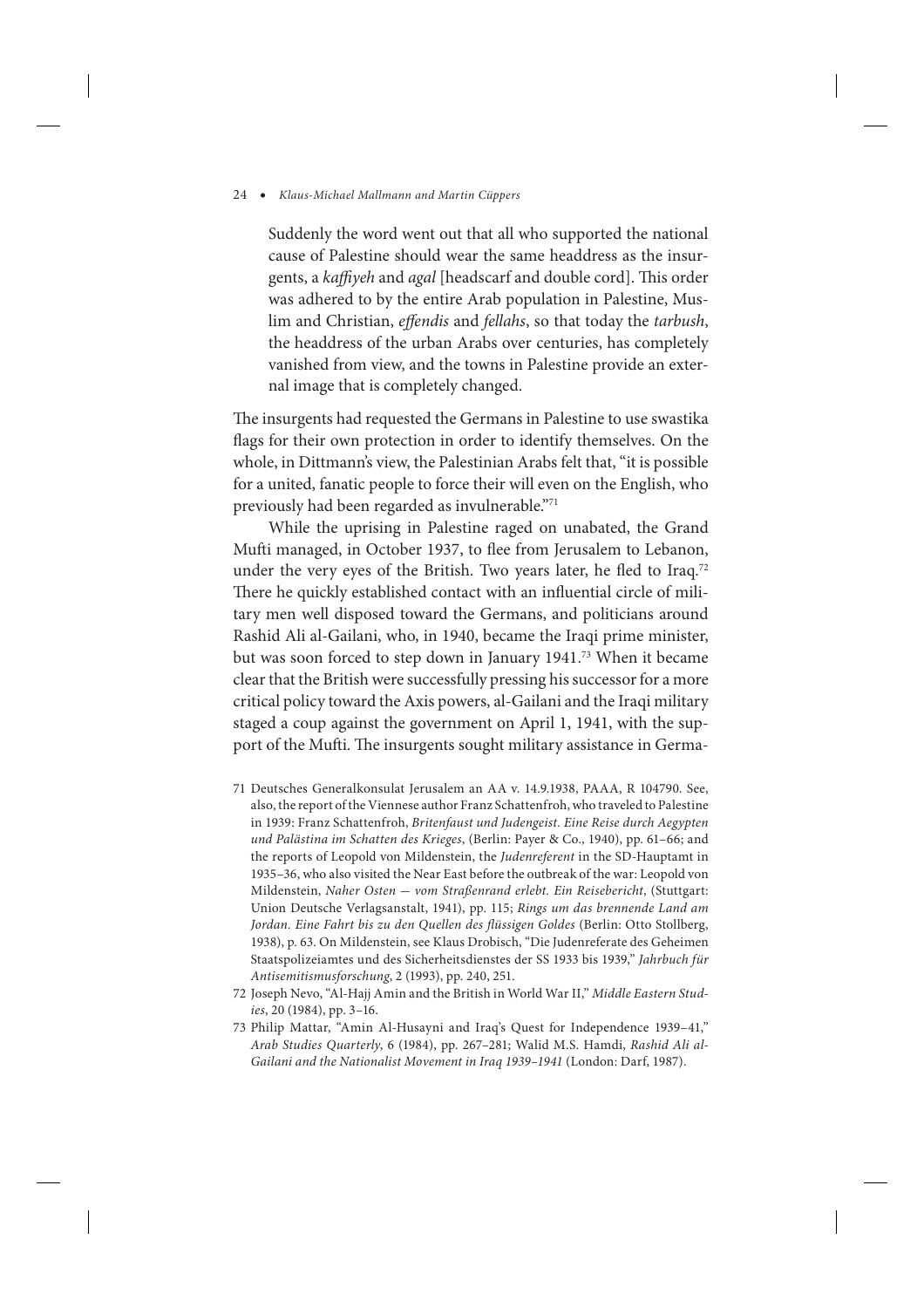ny and Italy, shifting immediately to a confrontation course with Great Britain. A short time later, a British army corps landed near Basra.<sup>74</sup>

In this case as well, the uprising against the British Empire coincided with a direct attack on the Jews. On June 1, 1941, a pogrom broke out in Baghdad against the Jewish community there. The violence raged for two days and took 110 Jewish lives. Some 240 Jews were injured, eighty-six Jewish shops and workshops were plundered, and 911 houses and apartments destroyed.75 On June 9, the Italian legation there reported that Jews "were continuing to be attacked and looted in Baghdad."76 Once again, el-Husseini and the Iraqis in revolt sought and found the help of the Nazis. But since Hitler was busy organizing airborne troop drops against Crete and preparations for the attack on the Soviet Union, German weapons shipments via Syria and the support of the German air force turned out to be far too modest in scope. As a consequence, the Iraqi army was quickly defeated by the British, and el-Husseini fled to Iran with al-Gailani.<sup>77</sup> After a few weeks there, he proceeded via Turkey to Italy, where he arrived in early October 1941, and consulted with Mussolini. On November 6, 1941, he relocated to Berlin, and al-Gailani followed him there on November 21.78

On November 28, el-Husseini had an audience with Hitler, during which Hitler raised the topic that especially interested his guest: "Germany supports an uncompromising struggle against the Jews,"

- 74 Geoffrey Warner, *Iraq and Syria 1941* (London: Davis-Poynter, 1974); Schröder, *Deutschland und der Mittlere Osten*, pp. 63–149; idem, *Irak 1941* (Freiburg im Breisgau: Rombach, 1980); Karl Gundelach, *Die deutsche Luftwaffe im Mittelmeer 1940–1945*, vol. 1 (Frankfurt am Main: Peter Lang, 1981), pp. 235–254; see Rudolf Rahn, *Ruheloses Leben. Aufzeichnungen und Erinnerungen* (Düsseldorf: Diederichs, 1949), pp. 152–181; Fritz Grobba, *Männer und Mächte im Orient. 25 Jahre diplomatischer Tätigkeit im Orient* (Göttingen: Musterschmidt, 1967), pp. 216–248; Wilhelm Kohlhaas, *Hitler-Abenteuer im Irak. Ein Erlebnisbericht* (Freiburg im Breisgau: Herder, 1989).
- 75 Hayyim J. Cohen, "The Anti-Jewish Farhūd in Baghdad, 1941," in *Middle Eastern Studies*, 3 (1966), pp. 2–17; see Nissim Rejwan, *The Last Jews of Baghdad. Remembering a Lost Homeland* (Austin: University of Texas Press, 2004), pp. 126–133.
- 76 Telegramm Italienische Gesandtschaft Bagdad [telegram Italian legation Baghdad] v. 9.6.1941, PAAA, R 29885.
- 77 Łukasz Hirszowicz, *The Third Reich and the Arab East* (London and Toronto: Routledge & Keagan Paul, 1966), pp. 166–170.
- 78 Gensicke, *Der Mufti von Jerusalem*, pp. 55ff.; for an approach that plays down the gravity of all this, see Renate Dieterich, "Rāšīd Ālī al-Kailānī in Berlin — ein arabischer Nationalist in NS-Deutschland," in *Al-Rafidayn. Jahrbuch zu Geschichte und Kultur des Modernen Iraq*, 3 (1995), pp. 47–79.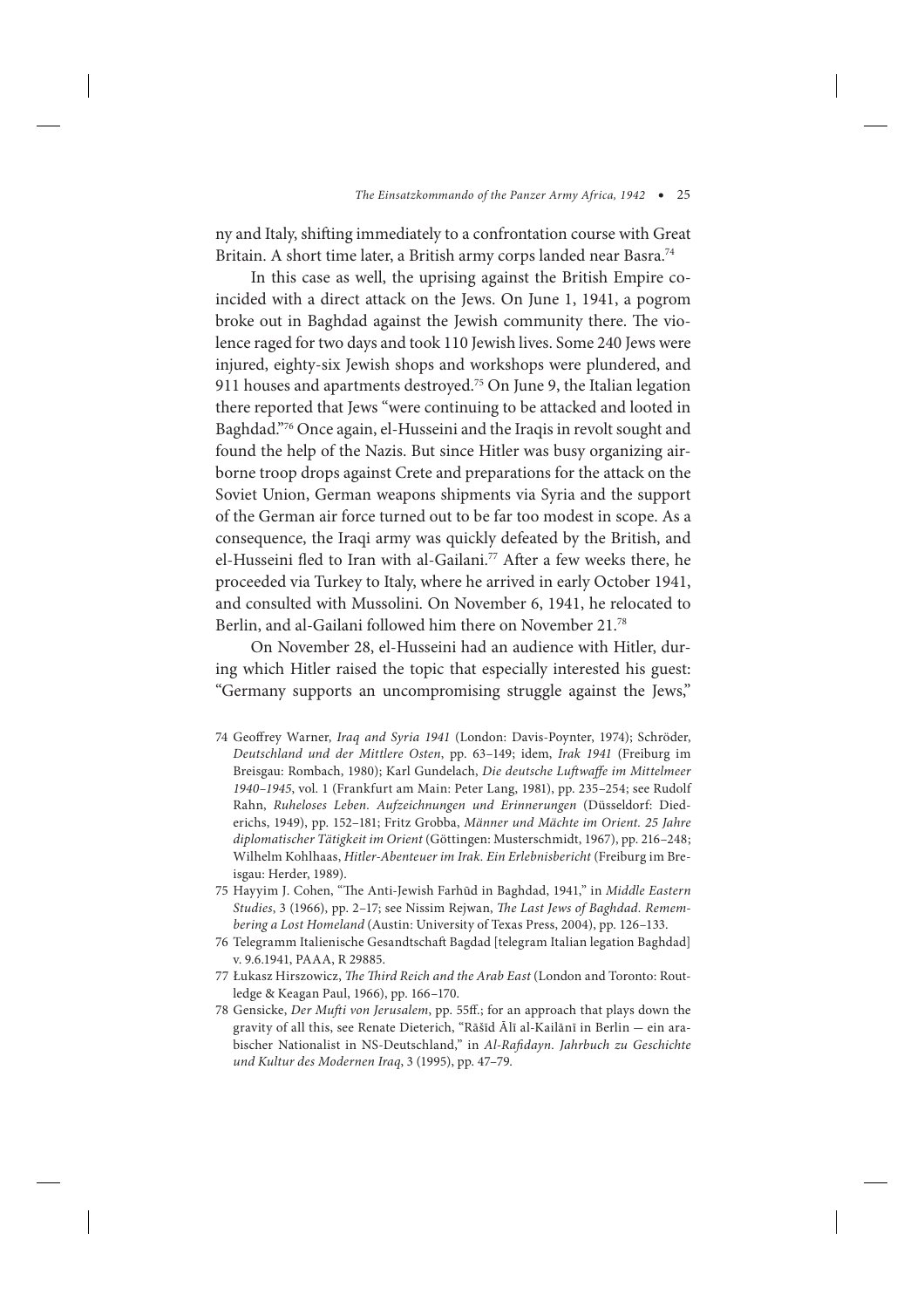Hitler stated. "This of course also includes fighting against the Jewish National Home in Palestine, which is nothing but a focal point for the destructive influence of Jewish interests."79 He then spoke about the current military situation, emphasizing that the real German aim in the Orient was to "destroy the Jews living in the Arab area under the aegis of British might." The Mufti thanked Hitler for these assurances, stating that, for his part, he had full confidence in the German initiative.<sup>80</sup>

This Arab solidarity with the Third Reich, primarily motivated by antisemitism, and with the common basis of the struggle against Jewish life in the Near East, was later repeatedly stressed and underwent further concrete elaboration. In a letter to the Reich foreign minister, the Grand Mufti and al-Gailani officially sought German support, in April 1942, for the "elimination of the Jewish National Home in Palestine." Given such a formula for alliance, Ribbentrop did not find it difficult to agree.<sup>81</sup> Shortly afterward, the Mufti stressed that, "Arab interests are completely identical in thrust with those of the Germans." Along with unity in the struggle against England and communism, there was agreement most especially with regard to fighting against the Jews.

Germany was the only country in the world that did not limit itself to struggling against the Jews solely on its own soil, but had also declared an uncompromising war on world Jewry. In this struggle of Germany against international Jewry, the Arabs felt a very close bond of solidarity with Germany.82

As had been evident earlier in his efforts to organize anti-British uprisings and anti-Jewish pogroms in the Near East, the Grand Mufti in exile in Germany was not satisfied with mere rhetoric and antisemitic tirades. Rather, he continued to pursue the vision of the destruction of the Jews and the simultaneous creation of a pan-Arab empire under his leadership. This was to culminate in a new Caliphate, yet to be established. Among other things, he declared his readiness to help set up

82 Aufzeichnung Ettel/AA v. 26.6.1942, ibid., R 27324.

<sup>79</sup> Aufzeichnung Schmidt/Büro Reichsaußenminister (RAM) v. 30.11.1941, ADAP, Ser. D., Vol. 13.2, p. 719.

<sup>80</sup> Ibid., pp. 720f.

<sup>81</sup> Mufti and al-Gailani an RAM v. 28.4.1942, PAAA, R 27326; Antwort RAM v. 28.4.1942, ibid.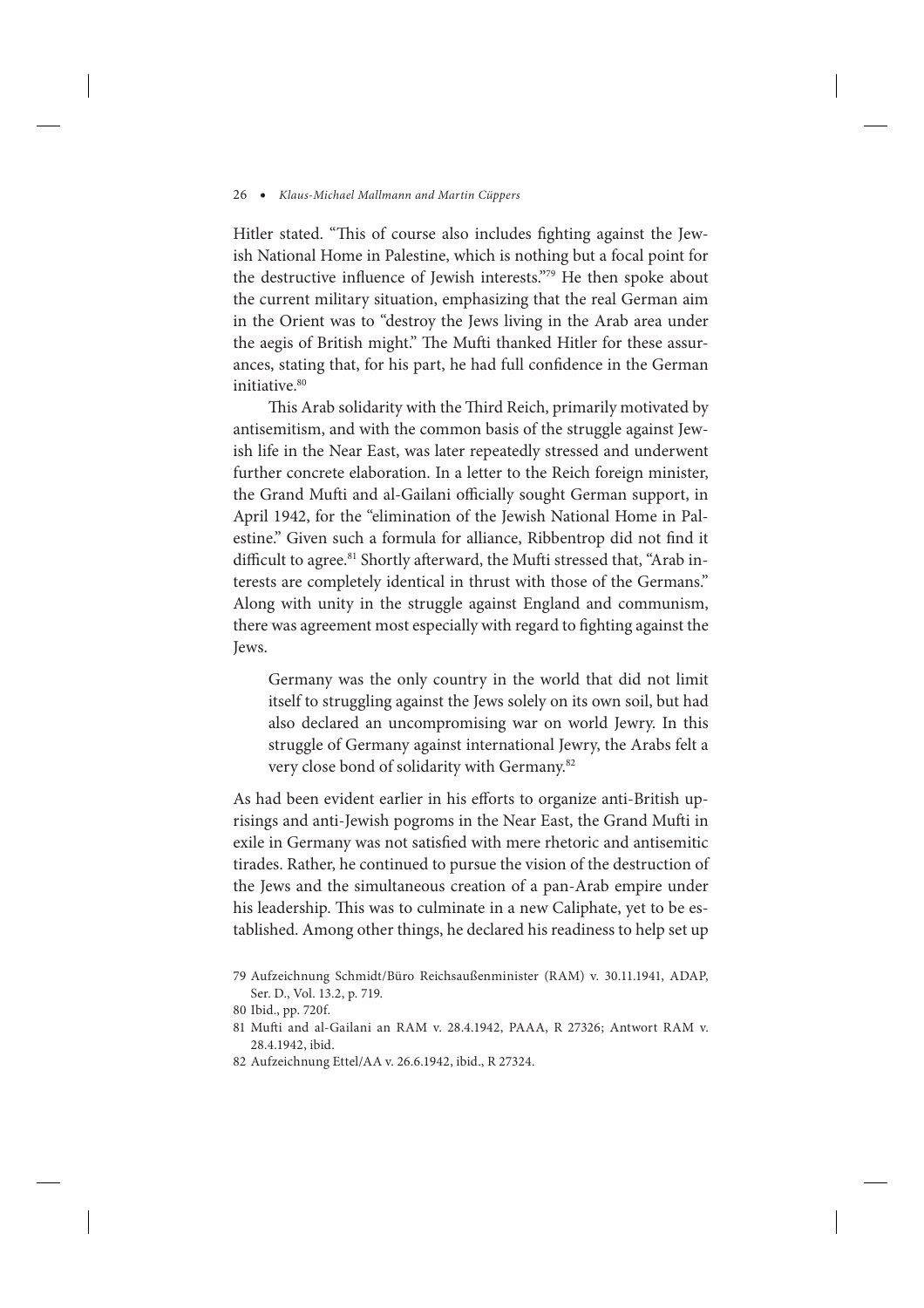armed units of Arab volunteers for the struggle. Trained by Germans, they were to take part side by side with them in the fight against the British in the Middle East. Subsequently, in the framework of the Special Staff F, under General Hellmuth Felmy, who had participated in the abortive German intervention in Iraq in 1941, the German-Arab Training Department (*Deutsch-Arabische Lehrabteilung*) was established. Like the Einsatzkommando Egypt, it was marking time, in the summer of 1942, in mainland Greece at Cape Sunion, awaiting imminent deployment.<sup>83</sup>

Along with his diverse contacts with the Italians, the German Foreign Office, and the Wehrmacht, it can be proven that the Mufti also had direct communication with the *Judenreferat* in the RSHA. A short time after his first meeting with Himmler, el-Husseini paid a visit to the Section Head IV B 4, *Obersturmbannführer* Adolf Eichmann. On this occasion (the visit must have been the end of 1941, or the beginning of 1942), Eichmann provided his much-impressed guest with an intensive look at the current state of the "Solution of the Jewish Question in Europe" by the Third Reich, and illustrated this with numerous statistics and maps. For his part, the Grand Mufti informed Eichmann that he had already received approval from Himmler that, after the Axis victory, one of the advisors on Jewish affairs from Eichmann's section would go with him to Jerusalem in order to come to practical grips with the virulent questions still remaining there. Eichmann, who was very impressed by the Mufti, subsequently met with him a number of times.<sup>84</sup>

However, the basic questions pertaining to the "Jewish Question" in Palestine appeared to have been clarified already during their first meeting. This can be safely assumed, since el-Husseini later turned directly to Eichmann's competent associate to discuss practical matters

<sup>83</sup> Dienstanweisung OKW/WFSt/Abteilung (Abt.) L v. 21.6.1941, BA-MA, RW 4/ v.538; Bericht Kommandeur Sonderstab F v. 15.8.1942, PAAA, R 27325; Hellmuth Felmy and Walter Warlimont, *German Exploitation of Arab Nationalist Movements in World War II*, NARA, Foreign Military Studies, P-207.

<sup>84</sup> Vern. Dieter Wisliceny v. 26.7.1946, Yad Vashem Archives, TR.3/129; on Wisliceny, see Dan Michman, "Täteraussagen und Geschichtswissenschaft. Der Fall Dieter Wisliceny und der Entscheidungsprozeß zur 'Endlösung'," in Matthäus and Mallmann, eds., *Deutsche, Juden, Völkermord*, pp. 205–219; Hannah Arendt, *Eichmann in Jerusalem. Ein Bericht von der Banalität des Bösen* (Munich-Zürich: Piper, 1986), p. 37, by contrast, Eichmann's defensive claim was that he was introduced to the Mufti and met him only once, at an official reception.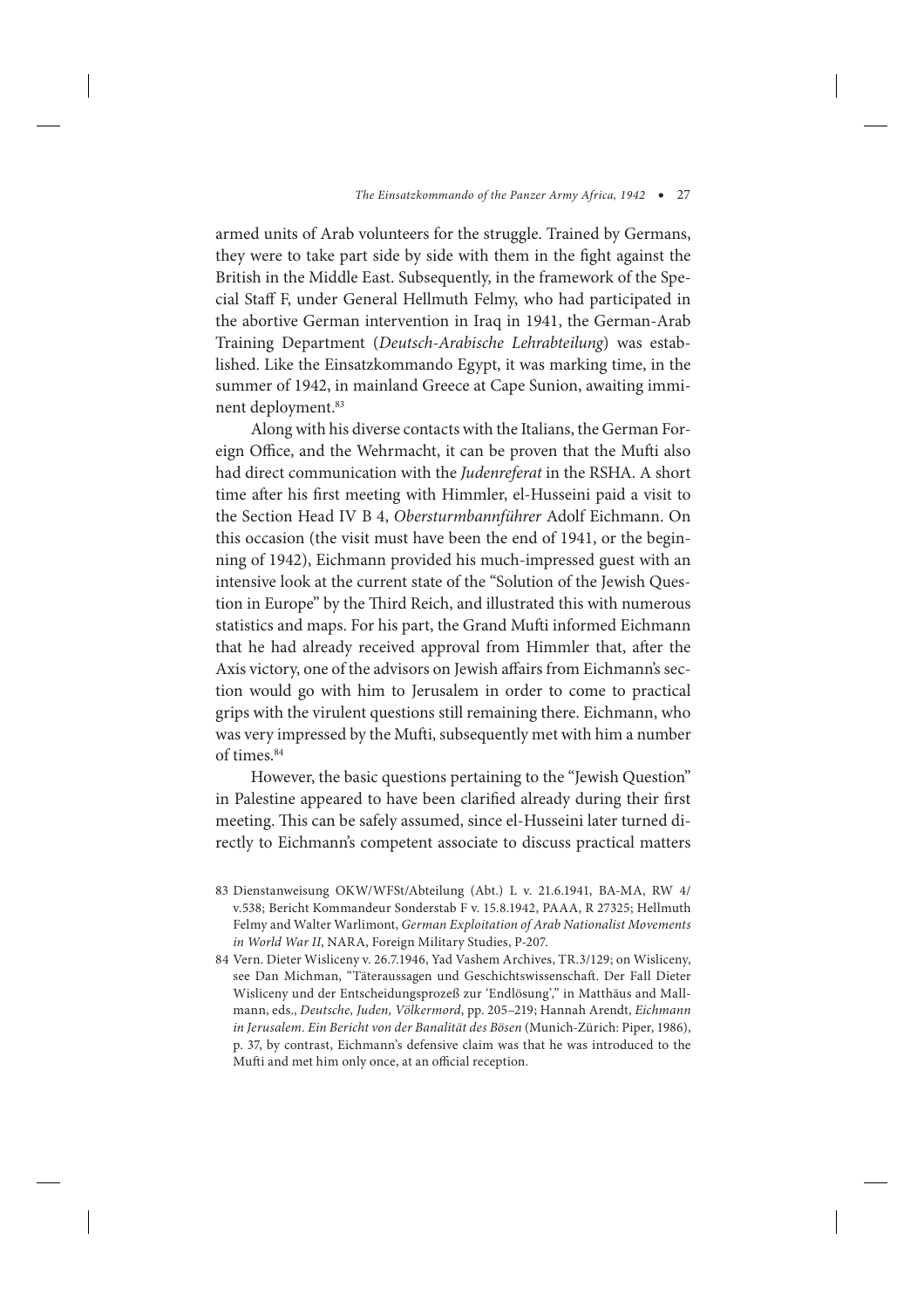in more precise detail. There is evidence that the Grand Mufti met at least on one occasion with *Sturmbannführer* Friedrich Suhr, head of IV B 4 b ("Jewish Affairs") during the first half of 1942, as Suhr's secretary later confirmed.<sup>85</sup> During this period the Mufti was, as mentioned, directly assisted by *Obersturmführer* Hans-Joachim Weise, who later was assigned to Rauff's Einsatzkommando.

The capture of Tobruk, at the end of June 1942, was the starting signal both for the RSHA and el-Husseini to render the plan for the destruction of the Jews in Palestine into more concrete terms. While the Einsatzkommando for the Panzer Army Africa was put together in Berlin and sent on to Athens to await further orders, the Mufti also intensified his activities to liberate Palestine. He offered to travel to Egypt and become active in propaganda work there in order to spur Arab collaboration.86 In this connection, he also called for dispatching the German-Arab Training Department to Egypt.<sup>87</sup> His tactic to destabilize the British position in the Middle East and prepare it for a German invasion was summed up by el-Husseini in the following words:

Set up bands of Arabs as a fighting force and equip them. They will march to Egypt and other Arab countries in order to disturb and harass the enemy by destroying roads, bridges and possibilities for contact more generally, and to promote uprisings inside the country.… Set up regular Arab military units that will operate side by side together with troops of the Axis powers. These units will have a morally favorable impact in the Arab countries and will draw the volunteers in the British army to their side.… Dispatch weapons and munitions to Egypt behind enemy lines, and then to Palestine, Syria and Iraq — in order to lay the groundwork for uprisings and to harass the enemy.<sup>88</sup>

- 85 Vern. Margaretha Reichert v. 17.10.1967, BAL, 415 AR 1310/63/E 5, fol. 296; see Ernennungsvorschlag Reichsminister des Innern v. 8.4.1944, BA-ZA, ZR 37; Ordensvorschlag Höherer SS- und Polizeiführer Frankreich v. 21.10.1944, BAB, SSO Friedrich Suhr; Yaakov Lozowick, *Hitlers Bürokraten. Eichmann, seine willigen Vollstrecker und die Banalität des Bösen* (Zürich and Munich: Pendo, 2000), pp. 121f.
- 86 Briefentwurf Mufti an Duce v. 13.9.1942, PAAA, R 27324.
- 87 Aufzeichnung [sketch] Ettel/AA v. 22.8.1942, ibid.; Denkschrift [memo] Mufti an Chef OKW v. 30.8.1942, ibid., R 27828.
- 88 Niederschrift dess. v. 29.8.1942, ibid., R 27325; see Kriegstagebuch Amt Ausland/ Abwehr II v. 13.7.1942, BA-MA, RW 5/498.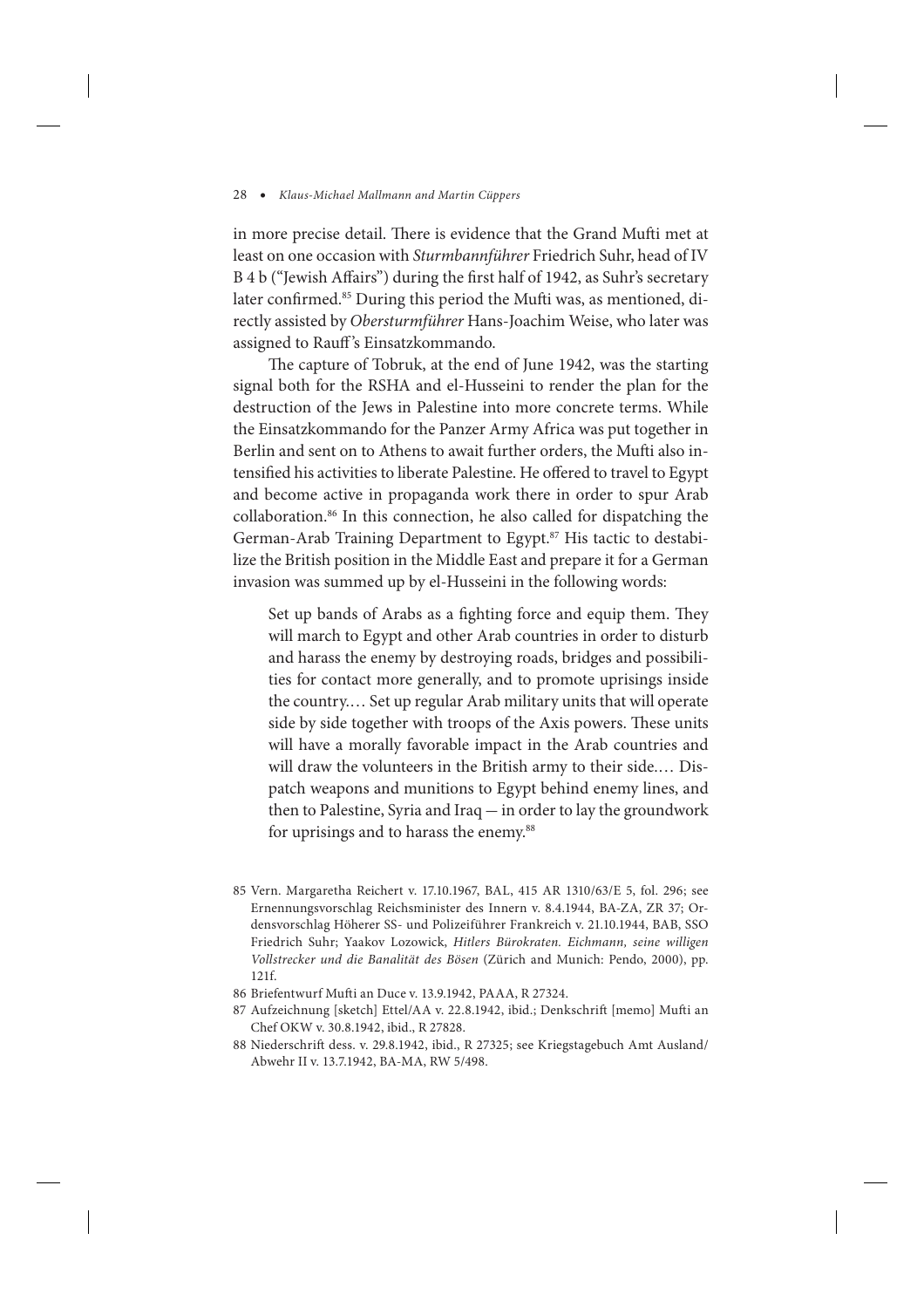## **The Overlooked Project for Mass Murder**

It is well known that the Germans did not reach Palestine and the Rauff Commando did not embark upon its envisioned agenda of operations there. The halt at El Alamein, which Rommel expected would be a short stay-over, ultimately became a turning point for the advance of the Axis powers. After it had proved impossible to successfully resume German-Italian operations, the Panzer Army Africa was forced into a final withdrawal and retreat from Egypt and Libya by the power of the British counteroffensive that commenced in early November 1942.<sup>89</sup> As a result of the unfavorable course for the German forces of the second battle at El Alamein — as the conclusion, on September 3, made it evident that a conquest of Egypt would be deferred to a more distant future — the Rauff Commando was given orders to leave Athens in September 1942. It returned to Berlin and remained there, apparently still intact,<sup>90</sup> because precisely two months later the unit was deployed, at the very same strength of 7:17, in Tunis.<sup>91</sup> In Tunis, the Commando unit was assigned at least three more SS officers, and the personnel was strengthened from the original twenty-four men to 100.<sup>92</sup>

Out of consideration for Germany's close ally in Tunisia, which the Germans accepted as an Italian sphere of interest, the Rauff Commando did not organize a mass murder of the Jewish population there. Instead, Rauff and his men were put to work registering the Jews and deploying them at forced labor for the construction of fortifications.<sup>93</sup>

- 90 OKW/WFSt/Qu.I/III an Heimatstab Übersee (HStb.Üb.) v. 19.9.1942, BAB, NS 19/2500; Vern. Friedrich Pohl v. 14.7.1976, BAL, 104 AR-Z 1670/61, vol. 14, fol. 3075.
- 91 OKW/WFSt/HStb.Üb. an Dt.Gen.b.HQu.It.Wehrm. v. 26.11.1942, BA-MA, RW 5/690; see *Dienstkalender Himmlers*, p. 617; Waldis Greiselis, *Das Ringen um den Brückenkopf Tunesien 1942/43. Strategie der "Achse" und Innenpolitik im Protektorat* (Frankfurt am Main: Peter Lang, 1976).
- 92 CdS II C 1 an Chef Reichskanzlei v. 22.4.1943, BAB, R 58/860.
- 93 OKW/WFSt/Qu.IV an RFSS v. 8.12.1942, ibid., NS 19/1775; Oberkommando Heeresgruppe (HGr) Afrika/Ic an OKH/Gen.St.d.H./Op.Abt. v. 19.4.1943, BA-MA, RH 2/600; Ordensvorschlag HöSSPF Italien v. 25.2.1945, BAB, R 70 Italien/19; see Daniel Carpi, *Between Mussolini and Hitler. The Jews and the Italian Authorities in France and Tunisia* (Hanover and London: Brandeis University Press, 1994); Peter Longerich, ed., *Die Ermordung der europäischen Juden. Eine umfassende Dokumentation des Holocaust 1941–1945* (Munich and Zürich: Piper, 1989), pp. 255f.; Raul Hilberg: *The Destruction of the European Jews* (New York: Harper & Row, 1961), pp. 411–413.

<sup>89</sup> Edmund Theil, *Rommels verheizte Armee. Kampf und Ende der Heeresgruppe Afrika von El Alamein bis Tunis* (Vienna: Fritz Molden, 1979), pp. 67ff.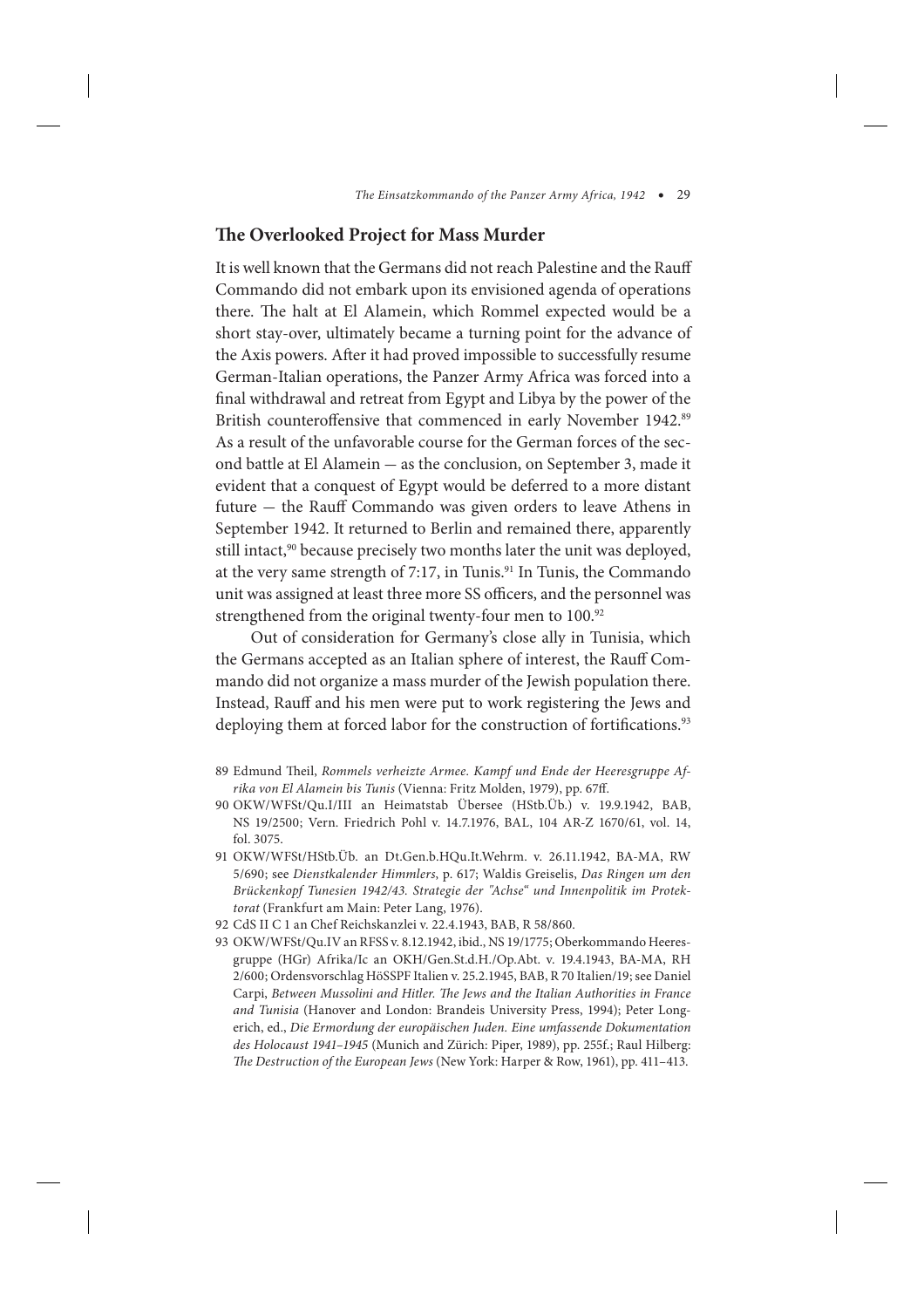Rauff 's previous record makes it more than likely that if there had been less requisite consideration for the Italian ally and its wishes, Rauff would doubtlessly have been prepared to press ahead with the mass murder of the Jewish population in Tunisia, too. In addition, an assessment by Rudolf Rahn, the German ambassador in Italy, who expressly praised the "exceptionally energetic and successful activity of *Obersturmbannführer* Rauff," suggests that Rauff was probably only allowed to a very restricted extent to pursue his true calling in Tunisia.<sup>94</sup>

Shortly before the Axis troops surrendered in Africa on May 13, 1943, the Rauff Commando was withdrawn, on May 9, from Tunis and sent to Naples. It was then transferred for Security Police duties to the island of Corsica.<sup>95</sup> At the beginning of September, Rauff was placed under the commander of the SIPO and SD Italy, where he was responsible among other things for "combating partisans" in his new capacity as commander of the Group Upper Italy-West.<sup>96</sup>

The end of the Africa campaign of the Axis powers should not obscure a central fact: in the special strategic situation that developed during the summer of 1942, Rommel's Panzer Army Africa stood on the verge of a breakthrough into Palestine. The Germans had prepared for this scenario: with the Einsatzkommando under Rauff and certain support that could be expected from the Arab side in Palestine, the mass murder of the Jewish population in mandatory Palestine could also have been put into high gear once that breakthrough occurred. Down to the present, this plan has not become part of public historical awareness. There were some German state prosecutors who did at least hear certain intimations about these designs in the interrogations they conducted of the potential perpetrators after the war. However, the lawyers did not interest themselves in the murderous intention that emerged in these statements, since destruction of human life not car-

<sup>94</sup> Deutscher Botschafter Italien an HöSSPF Italien v. 15.4.1944, BAB, R 70 Italien/19. 95 Rauff an HGr Afrika/Ic v. 11.5.1943, The National Archives Kew, HW 19/271.

<sup>96</sup> Ordensvorschlag HöSSPF Italien v. 25.2.1945, BAB, R 70 Italien/19; Vern. Kurt Loba v. 27.10.1964, BAL, 415 AR 1310/63-P; on methods used in "fighting partisans," see Carlo Gentile, "Walter Reder — ein politischer Soldat im 'Bandenkampf'," in Klaus-Michael Mallmann and Gerhard Paul, eds., *Karrieren der Gewalt. Nationalsozialistische Täterbiographien* (Darmstadt: Wissenschaftliche Buchgesellschaft, 2004), pp. 188–195. Rauff's brief biography is available in English at http://en.wikipedia. org/wiki/Walter\_Rauff . He may have been recruited by Syrian intelligence in 1948. He later settled in Chile, where he died in 1984.